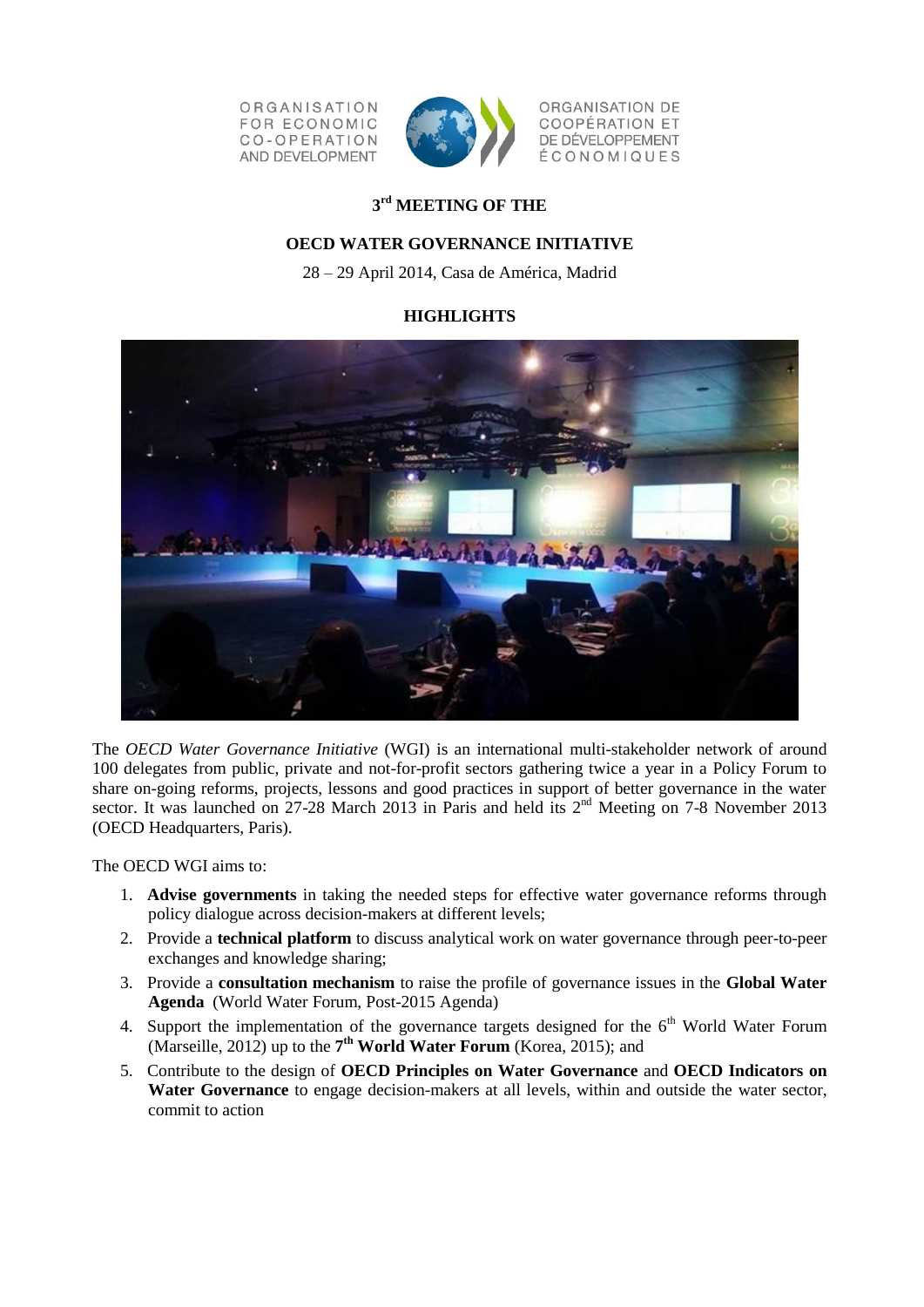# **TABLE OF CONTENTS**

| Water governance at the international and national level: Lessons and challenges learnt by Spain18 |  |
|----------------------------------------------------------------------------------------------------|--|
|                                                                                                    |  |
|                                                                                                    |  |
|                                                                                                    |  |
|                                                                                                    |  |
|                                                                                                    |  |
|                                                                                                    |  |
|                                                                                                    |  |
|                                                                                                    |  |
|                                                                                                    |  |
|                                                                                                    |  |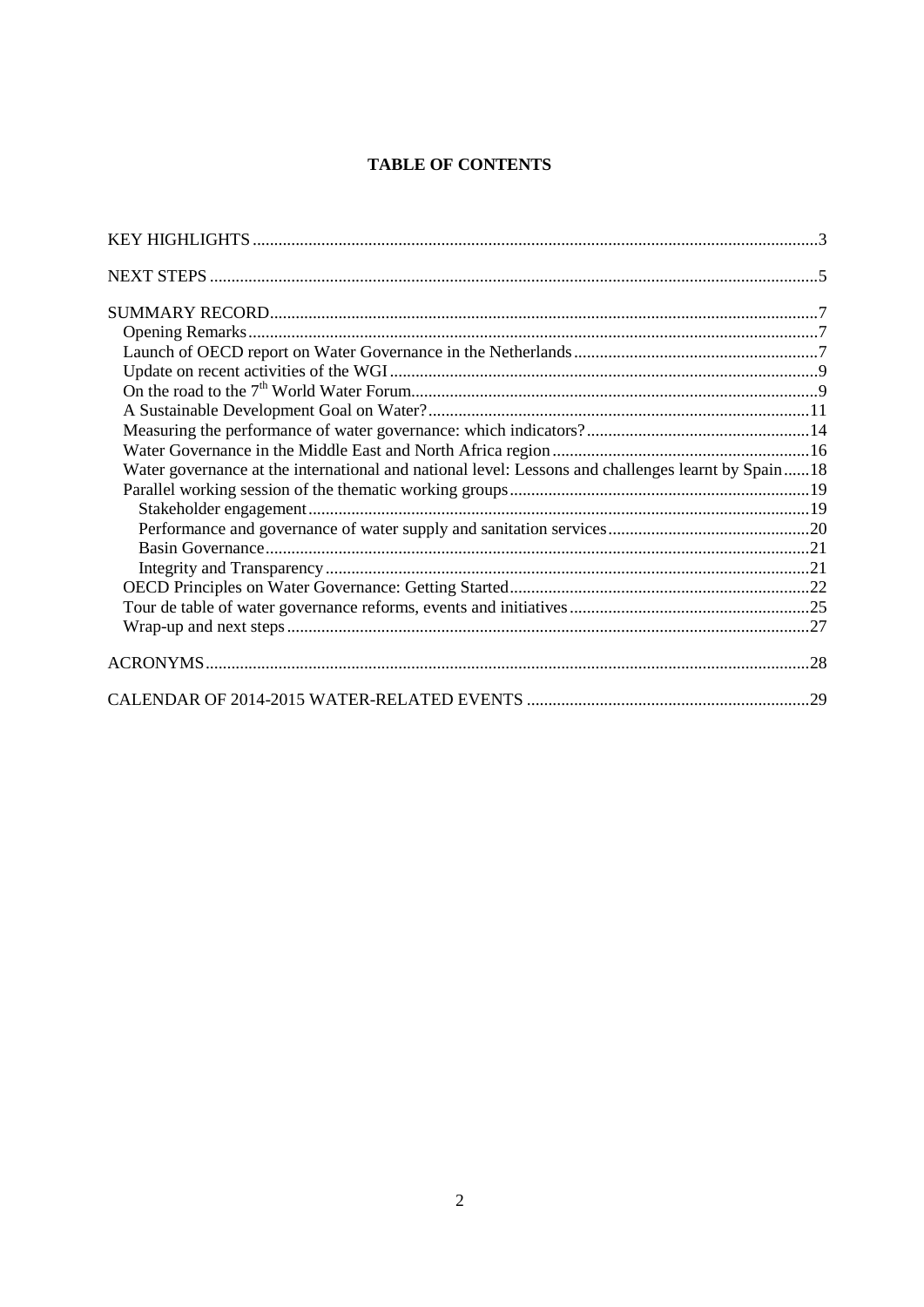## <span id="page-2-0"></span>**KEY HIGHLIGHTS**

1. The  $3<sup>rd</sup>$  WGI meeting was held in Madrid, Spain, under the auspices of the Spanish Development Co-operation Agency, the Secretary General for International Development Co-operation of the Ministry of Foreign Affairs and Co-operation, and the Ministry of Agriculture, Food and the Environment. The meeting gathered more than 90 members of the WGI, and 45 observers (click [here](http://t4-site-mgr.oecd.org/terminalfour/SiteManager?ctfn=hierarchy&fnno=10&sid=5870&cid=274525&lang=en&sslinkid=103) to see the list of participants). In addition, around 80 persons joined the event "virtually" via the web broadcast. In all, 21 countries were represented as well as major stakeholders and organisations within and outside the water community.

- 2. The meeting had the following objectives (click [here](http://t4-site-mgr.oecd.org/terminalfour/SiteManager?ctfn=hierarchy&fnno=10&sid=5870&cid=274523&lang=en&sslinkid=102) to consult the agenda of the meeting):
	- $-$  Discuss recent developments in the **Global Water Agenda**, especially the road to the  $7<sup>th</sup>$  World Water Forum (Korea, 2015) and the preparation and negotiation of post-2015 water-related targets;
	- Discuss the scope, rationale and building blocks of **OECD Principles on Water Governance**, based on the scoping paper prepared by the Secretariat and key messages from the working groups;
	- Discuss policy messages from the 4 **Thematic Working Groups** on stakeholder engagement; performance and governance of water services; basin governance; and integrity and transparency;
	- Discuss ways forward to build **Water Governance Indicators** to support the effectiveness and performance institutions and governance arrangements at macro, sectoral; institutional and project level;
	- Draw lessons from **regional initiatives** in support of better water governance, in particular in Latin America, Middle East and North Africa, and Africa.
	- Share experience on **water governance reforms, events and projects.**

## 3. Delegates **WELCOMED**:

- The support deployed by Spain to host the 3<sup>rd</sup> Meeting of the OECD WGI in the Casa de América in Madrid.
- The progress achieved since the  $2<sup>nd</sup>$  Meeting of the WGI on 7-8 November 2013, in terms of:
	- $\checkmark$  Bringing in **new members** from within and outside the water community;
	- Launching the online version of the **Inventory of water governance** tools and guidelines**;**
	- $\checkmark$  Creating an **online community platform** to easily access background documents;
	- Keeping the **thematic working groups** active between 2 plenary meetings through webinars, workshops, and exchange of draft documents.
	- $\checkmark$  Preparing background material with **draft messages** as inputs for water governance Principles and Indicators.

4. Delegates **AGREED** that the scoping notes prepared by the Secretariat and the dedicated discussions during the meeting on **Principles and Indicators on Water Governance** were instrumental to kick-off the work up to 2016:

- The development of Principles and Indicators will run in parallel, strengthening the role of the WGI as a **discussion platform** to help advance standard setting in the field of water governance;
- The **input-based** and **bottom-up process** will include several opportunities for wide consultation and stakeholder engagement across OECD member and non-member countries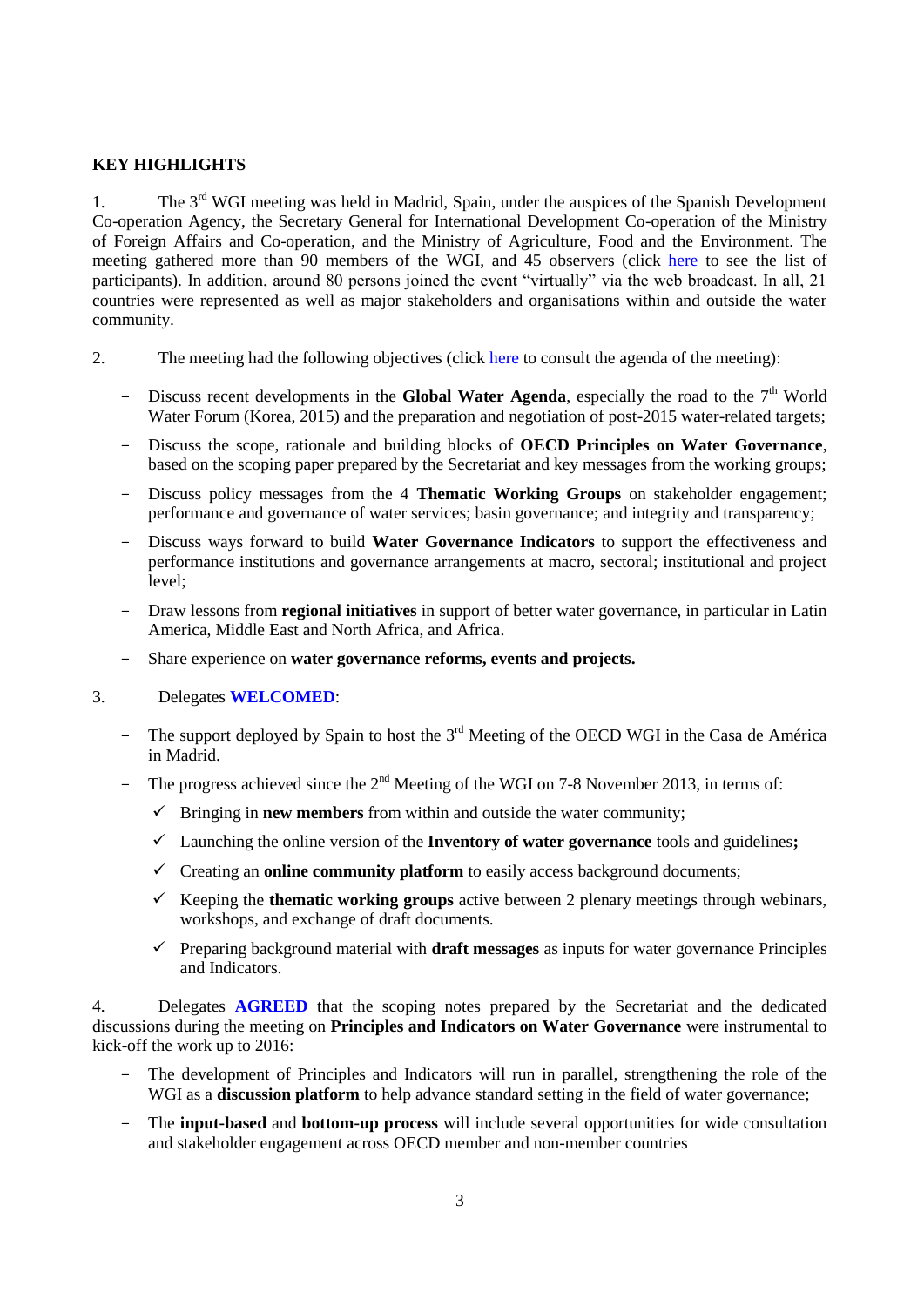- OECD Principles will target primarily **policymakers** in OECD (34) countries, and may also apply to the 100+ partner countries if sustained with effective **regional consultations** that can tailor some of the principles or implementation toolkit to regional specifics in Latin America, Africa, Asia and Africa.
- Principles will provide an instrument to set water reform processes in motion and help identify essential points of leverage for change, to **move from good to better governance**;
- A multi-stakeholder **Advisory Board** will be set-up to provide guidance throughout the development of the Principles and link with country reform agenda for impactful and actionoriented policy guidance;
- To support the implementation of the Principles, **fact-based** and **perception based policy indicators** will be developed at different **scales** to assess the performance of water institutions, in connection with global and operational indicators;
- Principles and Indicators to be developed could provide inputs to a potential **dedicated sustainable development goal on water**, keeping in mind that this intergovernmental process has a different timeline and agenda;

5. Future **communications** on the OECD WGI will feature a 1-page summary of the meeting to be disseminated more broadly to the water community in the days following plenary meetings, which delegates can convey to their own networks, websites and social media platforms.

- 6. Delegates **ADVISED** the Steering Committee of the WGI to
	- continue rallying **new members**, especially out-of-the-water-box players and local authorities which remain under-represented; and
	- prepare a note on the WGI **communication strategy** to clarify the approach adopted, different channels available and how members can contribute to disseminate key policy messages.
- 7. Delegates **SHARED** experience, views and knowledge on:
	- Current **projects and publications on water governance** including WIN's forthcoming flagship publication on water integrity which will be a collection of examples, cases, and facts for evidence-based advocacy for water integrity to inform and communicate to the public; South African Water Research Commission's up-coming book on water governance which will include a chapter featuring the OECD WGI; Électricité de France's initiative on the impact of the energy sector on water; and the OECD's on-going project on water governance in future cities which will explore the drivers for adaptive forms of water management in urban areas.
	- **Up-**coming **events** that could provide opportunities to disseminate the WGI's messages and share the progress on thematic activities. The  $3<sup>rd</sup>$  [Istanbul International Water Forum](http://suen.gov.tr/en/news/the-3rdistanbul-international-water-forum/18) (27-29 May) will host a side event on stakeholder engagement; Australia will organise conference on freshwater governance (2015); IME and GWP-Med will organise the 2nd Mediterranean Water Forum (26-27 November, Murcia) to address water governance challenges in the MENA region; UNECE will hold the 9<sup>th</sup> meeting of the [Working Group on IWRM](http://www.unece.org/env/water/meetings/documents_wgiwrm.html) (25-26 June, Geneva) to discuss, among other issues, principles for effective joint bodies on transboundary water cooperation; and IWRA invited delegates to submit scientific paper to contribute to IWRA [World Congress](http://iwra.org/index.php?page=204) (25-29 May 2015, Edinburg).
	- On-going water governance **reforms** and **initiatives**.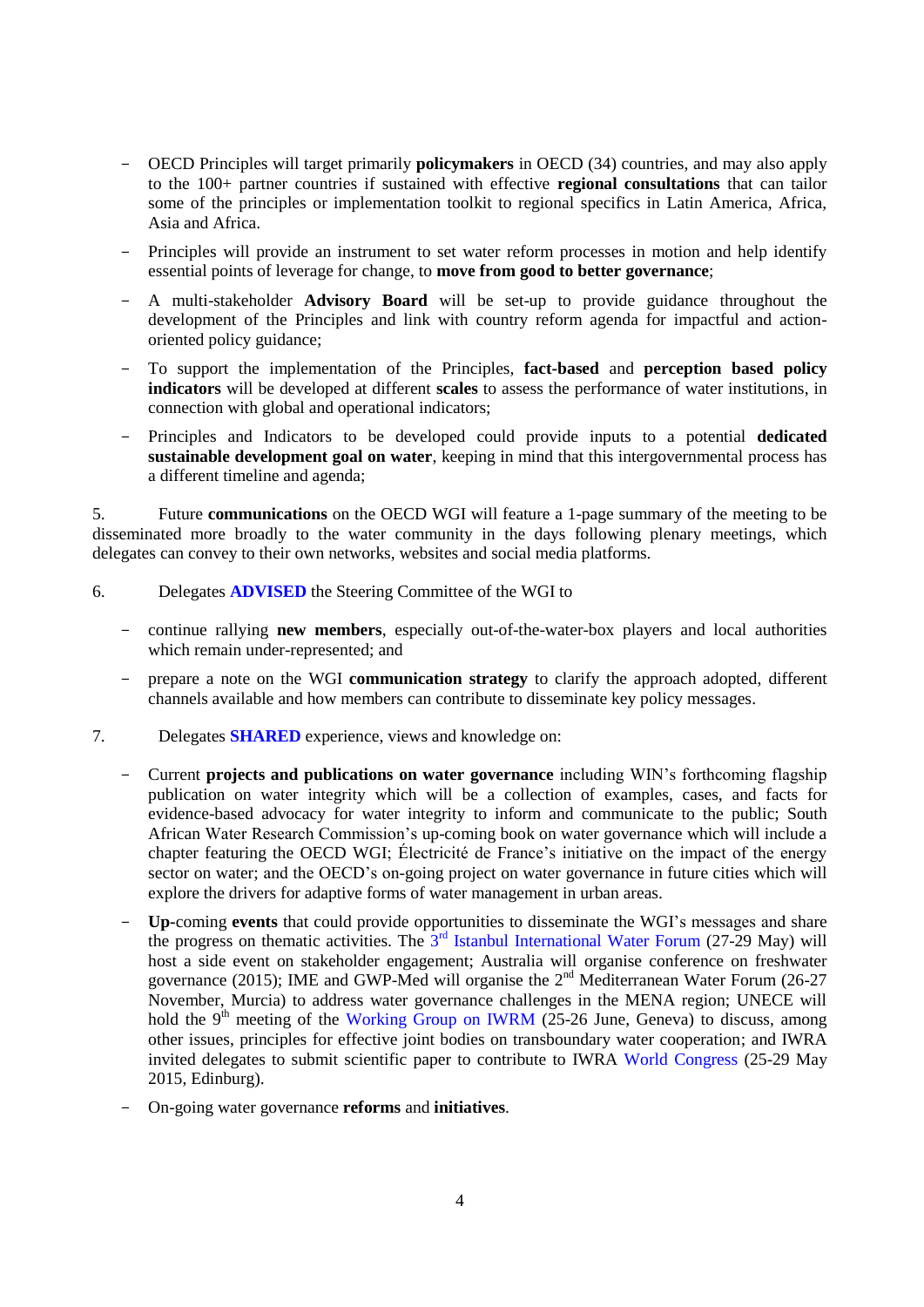- $\checkmark$  In the **Netherlands**, following the policy dialogue on water governance with the OECD, concrete follow-up actions are taking place to i) raise awareness on water-related risks and the need for sizable investments and basic evacuation policies; ii) develop new standards for dams and dikes; introduce new economic incentives (e.g. polluter-pay-principle) in regions where long term investments are needed; and iv) design innovative contracts to improve dialogue between academics and policy makers.
- $\checkmark$  **Jordan** is currently revising its legislative framework for water and a law on public-private partnerships is pending. This provides a window of opportunity to address governance and financing challenges to private sector participation, reduce regulatory risks in the sector and enhance stakeholder engagement to improve accountability and buy-in.
- $\checkmark$  As part of its post-revolutionary recovery, **Tunisia** is rethinking its water governance framework with a view to ensure the financial viability and budgetary sustainability of private sector participation in the sector, improve transparency mechanisms, and strengthen stakeholder engagement.
- The National Water Authority of **Peru** provided an overview of the institutional framework for water management in the country, and is currently pilot-testing water resources management plans in 6 river basins.
- **France** shared the outcomes of the evaluation of water policy conducted in 2013 and the practical measures that will be taken to address issues of water quality, policy fragmentation and financing challenges.
- $\checkmark$  **EDF** is conducting two initiatives related to governing water allocation, looking at evaluating the impact of the energy sector on water at the local level, and developing co-ordinated management and financing strategies to manage multipurpose uses of hydro reservoirs and limit risks over competitive uses of water.

8. Delegates **PROPOSED** to host **regional consultations** during the development of the Principles and Indicators on Water Governance in Latin America (CODIA) and MENA countries (MENBO); foster **scientific reflections** on the draft Principles and Indicators and greater involvement of the research community through the academic members of the network (e.g. IRSTEA).

## <span id="page-4-0"></span>**NEXT STEPS**

- Coordinators of the thematic working groups will follow-up with the respective contributors to revise the draft note on key messages and draft principles; progress on the definition of indicators; and suggest meetings dates up to the next meeting of the WGI.
	- $\checkmark$  WG n<sup>o</sup>1 on stakeholder engagement will meet on 2 July by webinar and on 19 September at OECD Headquarters, Paris.
	- $\checkmark$  WG n<sup>o</sup>2 will be meeting and sharing comments during the ASTEE meeting in Orléans (France, 4 June 2014) and IWA Congress (Lisbon, 21-26 September). In that occasion, the WG will further clarify the preparatory work towards the  $7<sup>th</sup>$  WWF.
	- **WG n°4** will meet tentatively during the Stockholm World Water Week (31 Aug-5 Sept) and during the fall by webinar to clarify the expected inputs from the contributors on the different documents and activities.
	- $\checkmark$  Dates for **WG n°3** will follow shortly.
	- $\checkmark$  The 4<sup>th</sup> meeting of WGI will be held on **24-25 November 2014**, at OECD Headquarters, Paris.
- The timeline for the preparation of **Principles and Indicators on Water Governance** is as follow: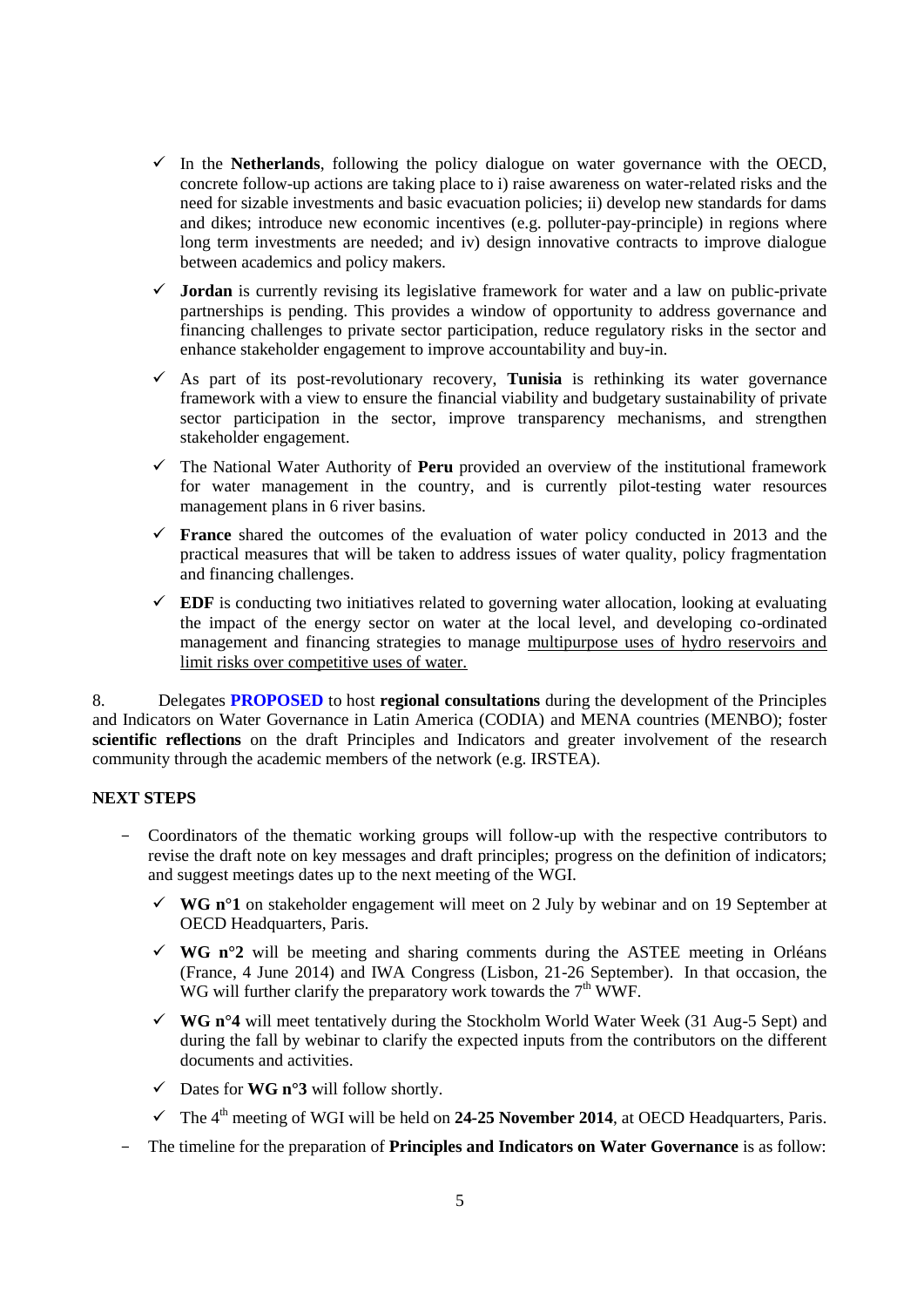- **September 2014:** Production of a consolidated draft, building on the Working Groups' inputs, and submission to working groups for preliminary comments;
- **4 th Meeting of the** WGI **(24-25 November 2014):** Peer-review on the draft Principles ;
- **7 th WWF (12-17 April 2015):** Specific session for broader consultation and buy-in ;
- **May-December 2015:** Consultation with member states; Regional consultations in the different continents, in co-operation with the Regional Partners of the WGI;
- **2016**: Inputs to the OECD Recommendation on Water and consultation within OECD committees and bodies;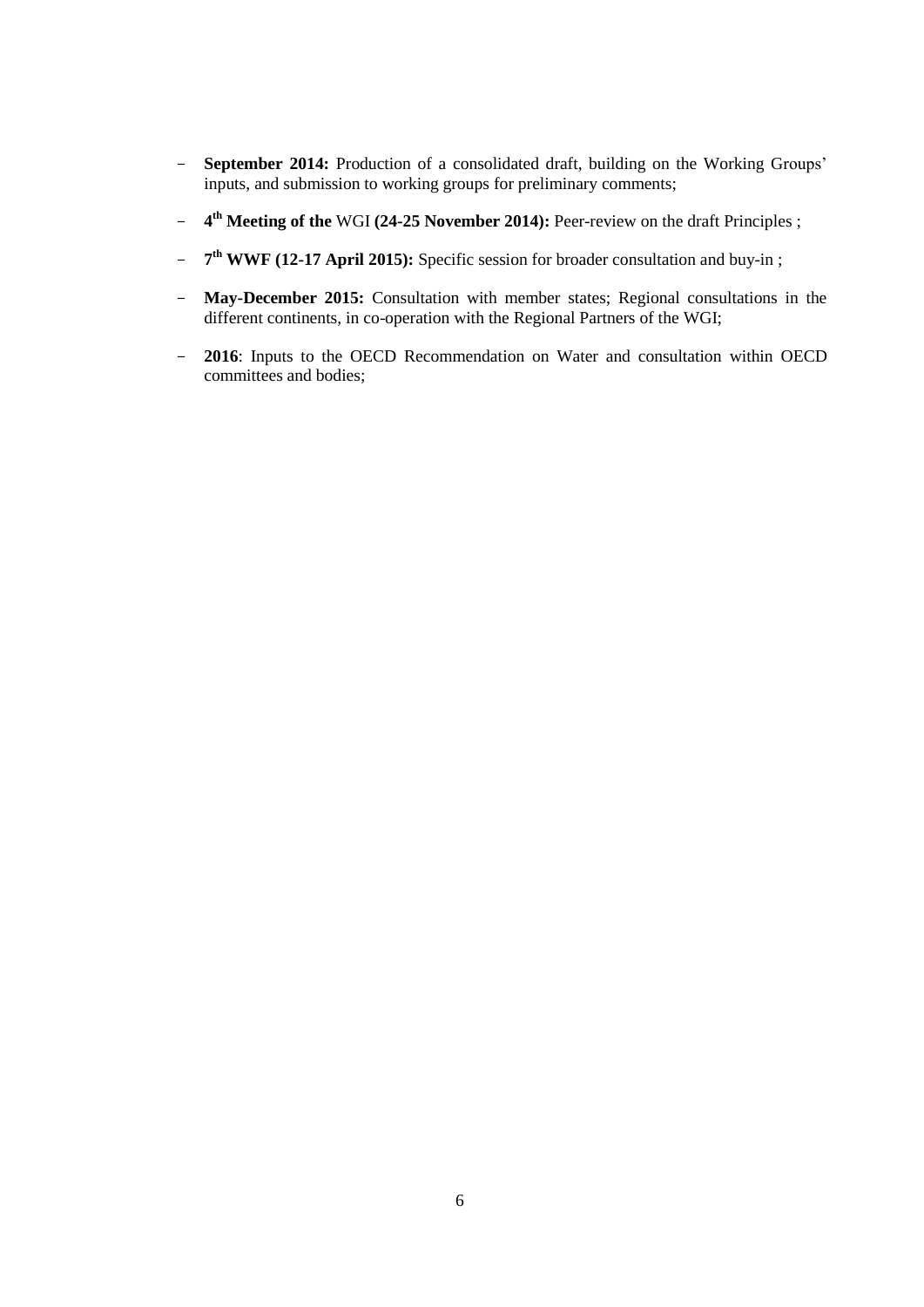#### <span id="page-6-0"></span>**SUMMARY RECORD**

### <span id="page-6-1"></span>*Opening Remarks*

9. Mr Gonzalo Robles Orozco, Secretary General for International Cooperation and Development of Spain and Director of the Spanish Agency for International Cooperation for Development (AECID), welcomed the delegates and expressed his pleasure to be hosting the 3<sup>rd</sup> meeting of the OECD WGI in Madrid. Water governance is an issue of paramount importance to Spain, both nationally and internationally. Uneven access to water poses great challenges to food security and sustainable development, which deserve global attention and collective efforts to be overcome, especially in a context of climate change and rising water tensions in some parts of the world. He emphasized that key principles such as equity, legitimacy, efficiency, transparency and accountability form the basis of water governance systems. SDGs can contribute to the global response to water imbalances, and the OECD WGI is a crucial platform to push forward adequate planning and participatory governance which are both crucial to sustainability. He reminded delegates that Spain's commitment to the Millennium Development Goals materialised in 2007 with the creation of the [Millennium Development Goals](http://www.mdgfund.org/) Achievement Fund (MDG-F). In addition, within the framework of the [Cooperation Fund for Water and Sanitation in Latin America](http://www.fondodelagua.aecid.es/es/fcas/)  [and Caribbean](http://www.fondodelagua.aecid.es/es/fcas/) (FCAS), 19 countries from Latin America have participated in 62 programs and projects on water and sanitation since 2009. Such efforts will continue with the new [Sustainable Development](http://www.mdgfund.org/) Goals [achievement fund](http://www.mdgfund.org/) which was set-up in 2007 with the contribution from the Government of Spain to the United Nations system. The task ahead will be to articulate these different tools for better water governance in the post-2015 development agenda.

10. Federico Ramos de Armas, the Spanish Secretary of State for Environment, thanked the delegates for their presence in Madrid. He recalled that the water crisis is primarily a crisis of governance and that the case of Spain is no exception. The geographical and temporal distribution of rainfall is uneven across the country. Episodes of droughts and floods have been triggered major emphasis on water planning and infrastructure system for meeting the needs of cities and irrigated agriculture. Spanish water management follows a participatory and consensus-based approach within the framework of 25 river basin districts (created in 1926) and watershed plans. In its role, the Spanish Ministry of Agriculture, Food and the Environment provides clear rules, legal certainty and transparency to build trust among users and operators, and to facilitate public-private cooperation. The implementation of the [European Water](http://ec.europa.eu/environment/water/water-framework/index_en.html)  [Framework Directive](http://ec.europa.eu/environment/water/water-framework/index_en.html) as well as the economic crisis, have raised challenges in Spain and the country is currently working with the European Commission to find the appropriate tools for integrating the requirements of the Directive. A priority for the Spanish water sector to meet future challenges is to work towards better integration between domestic water supply and other sources of water, both conventional and innovative (e.g. desalination, water reuse, etc.). In addition, Spain has been actively engaged in Latin America and the MENA region to share lessons learnt and good practices on water management, provide training and raise awareness, through initiatives such as the [Conference of Ibero-american Directors of](http://codiastp.org/web/)  [Water,](http://codiastp.org/web/) AECID's [Supply and Sanitation cooperation strategy,](http://www.aecid.es/EN/aid-sectors/water-and-sanitation) and the [Strategy 5+5 in the Mediterranean.](http://www.iagua.es/ministerio-de-asuntos-exteriores-y-cooperacion)

### <span id="page-6-2"></span>*Launch of OECD report on Water Governance in the Netherlands*

11. Key highlights from the OECD report *[Water Governance in the Netherlands: Fit for the Future?](http://www.oecd.org/gov/regional-policy/water-governance-netherlands.htm)* were presented. The report is the result of an 18 month-long Policy Dialogue between a wide range of Dutch authorities and the OECD aiming to assess the performance and capacity of Dutch water governance in coping with future challenges. It was launched on 17 March 2014 by the OECD Deputy-Secretary-General Yves Leterme, in the presence of Ms. Melanie Schultz van Haegen, Ministry for Infrastructure and the Environment of the Netherlands, and was the subject of extensive media coverage. OECD evidencebased assessment was received enthusiastically by the Dutch government who committed to take concrete steps to support the implementation of OECD recommendations, including the endorsement of the report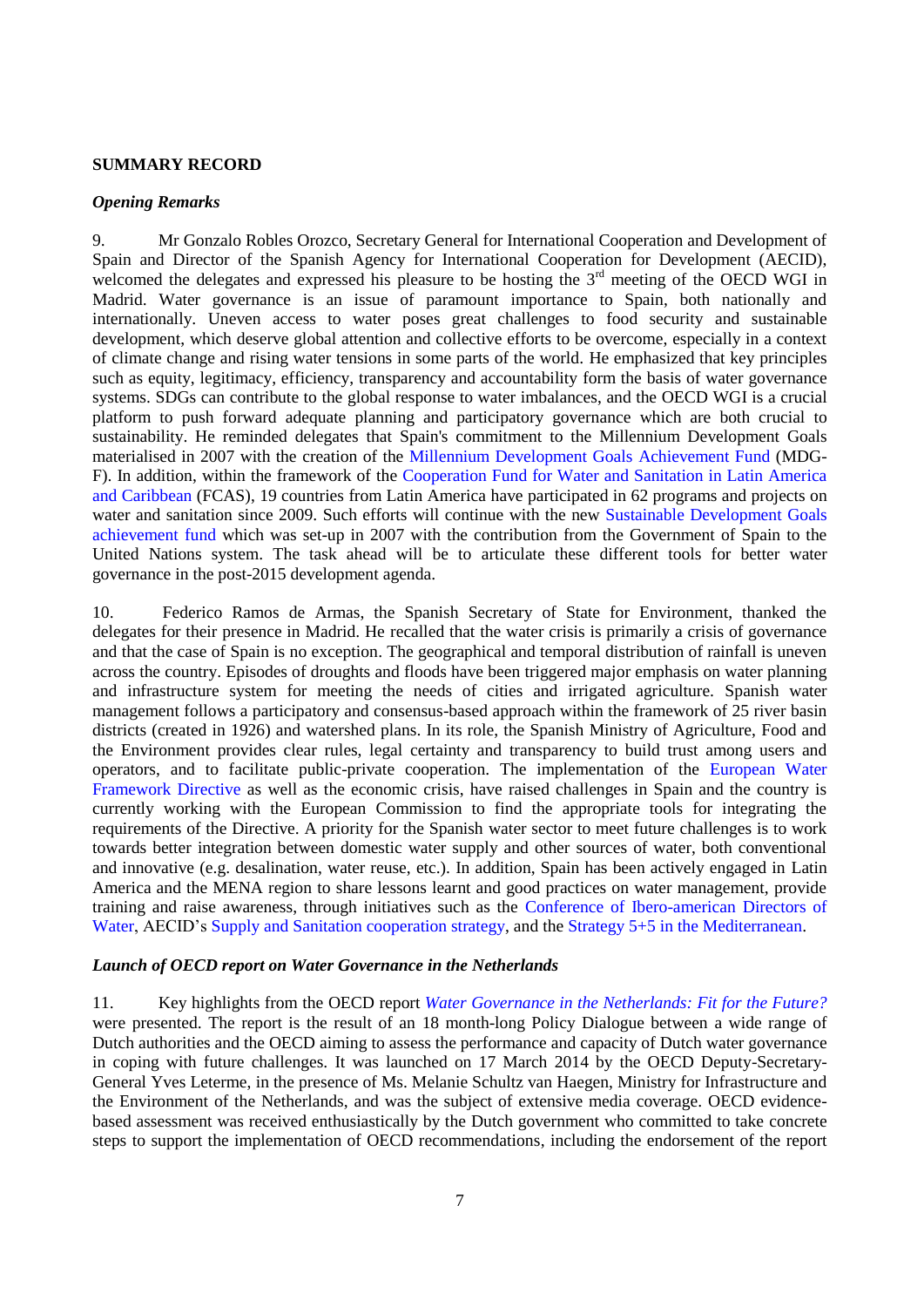by the Parliament. The report highlights the excellent track record of Dutch water management but warns that excellency should not lead to complacency. The Dutch *acquis* is being challenged by environment and development trends which create pressing and emerging challenges, especially in terms of water resources quality. Key findings point out an important awareness gap from Dutch citizens' on water-related risks and costs, a limited use of economic incentives, a lack of transparency on the relative and absolute costefficiency of the sector, the absence of independent accountability and monitoring mechanisms at an arm's length from water institutions. The development of a new Environmental Planning Act (expected by 2018) provides a window for opportunities to make change happen and consider some short and medium term reform. Following the launch of the report, concrete commitments have been made by the Dutch administration, including the launch of a national "wake-up call" through an extensive awareness campaign (e.g. media, public debates, education) on the need for sizable investments and basic evacuation policies. Cooperation should be enhanced across sub-national actors (regional water authorities, municipalities and drinking water companies) and among ministries to break silo approaches. The Delta Programme will also factor in some OECD recommendations, including the development of new standards for dams and dikes. New economic incentives (e.g. polluter-pay-principle) will be introduced in regions where long term investments are needed; and innovative contracts will be designed to improve dialogue between academics and policy makers. Through this forward-looking process, the Netherlands succeeded in working hand in hand with the OECD in an effort to become a better version of itself. Countries such as Mexico and Brazil have engaged in similar exercise and new countries are welcomed to partner with the OECD based on tailored and demand-driven approaches.

12. Francisco Nunes Correia, peer-reviewer from **Portugal** in the Policy Dialogue, shared his testimony. He explained that although governance models cannot be easily exported from one context to another, they can provide inspiration for improvement. OECD Policy dialogues help assess water governance models and are valuable to identify some results-based criteria to characterise good or bad governance, despite disparities and case specificities, which can be interesting beyond the water sector (i.e. sense of citizenship, transparency). In respect to water security, the illusion of safety deserves particular attention because it undermines the political support required for reforms and discourages investments. The case of the Netherlands has shown that water governance is deeply rooted in history and memory, which both tend to influence how a country can set up future-proof water governance. Key characteristics of the Netherlands, such as the polder approach, meaningful consensus building, and multi-stakeholder dialogues started with water but became much broader concepts that are deeply embedded in the society and political system. Thus, the Netherlands should rely on their strengths from the past to be fit the future.

13. Bernard Barraqué participated in the policy dialogue as an expert from **France** and explained that such an exercise offers an excellent opportunity to up-date the usual approach to benchmarking water policies across countries. The review of Dutch water governance revealed that social dimensions are a crucial component to water management and that there needs to be more cohesion between people living up-land bearing the costs from the wealthiest parts of the Netherlands that are below sea-level. He also warned that the redistributive effect of the Dutch water financing system has been largely ignored and deserves greater attention in the future.

14. Peter Glas, President of the Dutch Regional Water Authorities, was a key interlocutor throughout the policy dialogue and shared with delegates the value-added of such an exercise, emphasising the iterative nature of the OECD consultation process and economic analysis. He committed to addressing the challenges highlighted in the report, such as the awareness gap and water quality issues related to farmers and industries, towards greater adaptive water governance.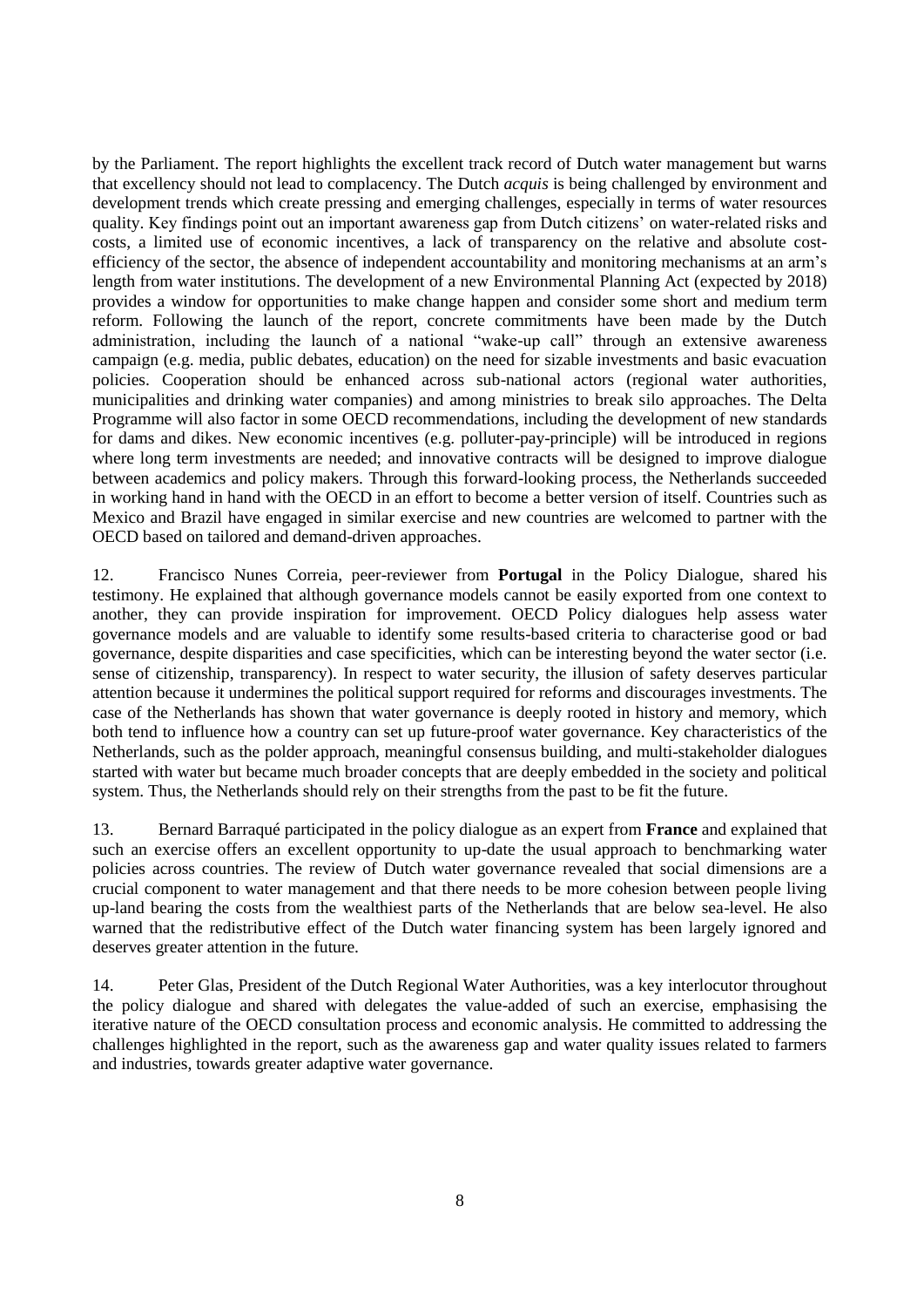### <span id="page-8-0"></span>*Update on recent activities of the WGI*

15. Since the last meeting of the WGI (7-8 November 2013), 7 **new members** have joined the network including national government's representatives (United States and China), energy providers (GDF-Suez), NGOs (Global Water Initiative, Water Youth Network, Circle of Blue) and research institutions (Utrecht University, International Journal of Water Governance). In addition, the 3<sup>rd</sup> meeting welcomed for the first time the National Water Authority of Peru, the Global Environment Facility, the European Landowners' Organization and the Metropolitan Authority of Barcelona.

16. Practical actions have been taken in line with the conclusions of the last meeting. The [Inventory](http://www.oecd.org/gov/regional-policy/Inventory.pdf)  [of water governance tools](http://www.oecd.org/gov/regional-policy/Inventory.pdf) and guidelines was revised to include the comments received from the delegates and was launched online in January 2014. It will be up-dated on a regular basis to include future inputs. An [online community platform](https://community.oecd.org/community/wgi) was created for delegates to easily share documents. Scoping notes on **Principles and Indicators on water governance** were prepared by the OECD Secretariat and circulated to delegates before the meeting.

17. **Thematic Working Groups** have been active since the last meeting to produce draft key messages and principles on each of their areas. Working Group n°1 on **stakeholder engagement** held a webinar on 17 January to discuss an extensive questionnaire on stakeholder engagement which was sent over to more than 200 respondents. Working Group n°2 on the **governance of water and sanitation services** prepared a scoping note and reflected on indicators to measure performance of water regulators. Working Group 3 on **basin governance** gathered some of its members during the [EURO-INBO Meeting](http://www.inbo-news.org/inbo/papers-and-photos-of-past-events/article/europe-inbo-2013) in December 2013 in Bulgaria and also prepared some background material to be discussed tomorrow morning in the breakout session. Working Group 4 on **integrity and transparency** held a webinar on 22 January to launch the work on water integrity codes of conducts and indicators, and organised a [Water](http://www.oecd.org/cleangovbiz/2014WaterIntegrityWorkshopAgenda.pdf)  [Integrity Workshop](http://www.oecd.org/cleangovbiz/2014WaterIntegrityWorkshopAgenda.pdf) on 20 March.

# <span id="page-8-1"></span>*On the road to the 7th World Water Forum*

18. The 2<sup>nd</sup> [Stakeholder Consultation Meeting](http://eng.worldwaterforum7.org/en/Scm/About/Overview) took place on 28-29 February in Gyeongju, Korea, as part of the preparatory process of the  $7<sup>th</sup>$  WWF. The meeting offered opportunities to present the **framework of the Forum**, further develop the program building on expertise from the international community; and call for participation in working groups. The  $7<sup>th</sup>$  WWF will rely on 4 processes: political, regional, science and technology, and thematic, the latter being structured around **actions goals**. i) water security for all, ii) water for development and prosperity; and iii) water for sustainability; as well as **action tools** to construct feasible implementation mechanisms, including effective governance (theme 4.2). The definition and composition of the working groups will proceed in June and the draft Forum Program will be released in December. Registration to the event will start in May.

19. The Thematic Process of the  $7<sup>th</sup>$  WWF constitutes the backbone of the Forum and aims to cover **water challenges in all sectors** while drawing out **resolutions** and **roadmaps to visible implementation**, in co-operation with the other processes. A Thematic Process Commission was appointed to define the strategic orientations of the process and is co-chaired by Hyoseop Woo from the Korea Institute for Construction Technology and Mark Smith from the International Union for Conservation of Nature. The Thematic Process will also include the *Water Showcase* as an online platform to share practical case-based project and experiences and provide reasonable resolutions and guidelines to common concerns (i.e. in terms of policy-making, capacity enforcement, etc.). The *Action Monitoring System* that will assess progress of activities and projects for the implementation roadmaps between World Water Fora. In addition, the Thematic Process will be broken down into *Special Groups* in charge of developing the Special Programs and the Action Monitoring System; *Design Groups* in charge of managing themes and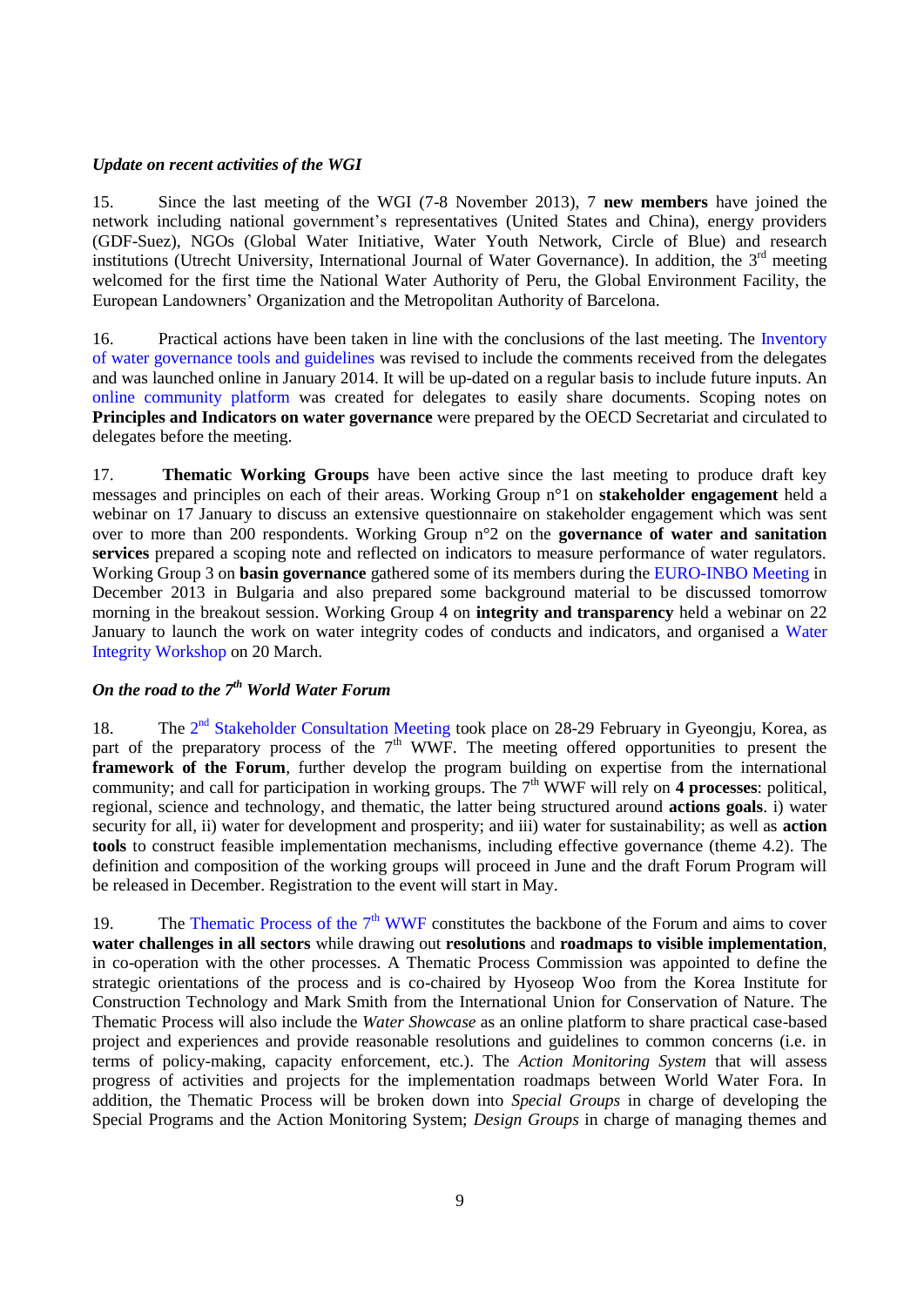supporting the Water Showcase and the Action Monitoring System; and *Session Groups* in charge of thematic issues and helping to collect cases for the Water Showcase.

20. ASTEE provided an up-date on the progress of the **Science and Technology Process** which will focus on how innovation and science can help design solutions in 5 areas: i) efficient water management; ii) resource recovery for water and wastewater systems; iii) water and natural disasters; iv) smart technology for water; and v) understanding and managing ecosystems services for water. White papers will be prepared for each issue. The Process will also link to how policies can help innovation to be effectively implemented. The WGI can be a strategic partner to make real progress happen, including by providing comments on the white papers and being involved in special programs.

21. The Murcia Water Agency supports the role of WGI as a critical contributor to the governance theme of the Forum. Possible areas to be explored could be recommendations on **practical integrated management in semi-arid regions** as well as on solidarity and co-operation for water.

22. INBO explained that governance issues will also be part of the Regional Process of the  $7<sup>th</sup> WWF$ . For instance, the **European Process**, coordinated by the Danish Water Forum and the French Water Partnership, will be kicked-off on 19 May in Brussels and European members of the WGI are welcomed to participate. The 2<sup>nd</sup> Stakeholder Consultation Meeting offered an opportunity to link the Thematic Process to WGI Working Group n°3 on basin governance and to introduce the EU Water Framework Directive implementation and transboundary basin management in Europe in the agenda of the Forum.

23. Butterfly Effect suggested that OECD Principles on water governance under development be discussed in the framework of the Thematic Process in order for the 7<sup>th</sup> WWF to serve as a test ground for a "**reality check**". Apart from being an output of WGI, the Principles should be directly linked to the design groups to ensure that governance elements are well-incorporated in specific sessions.

24. WIN mentioned the efforts of WGI Working Group  $n^{\circ}$  on water integrity and transparency to develop a **database on existing and forecasted governance assessment**, such as OECD policy dialogues on water that can serve as an entry point for thematic and regional work toward the  $7<sup>th</sup>$  WWF.

25. UN Water Decade Programme welcomed the **integration of indicators into the governance theme** of the  $7<sup>th</sup> WWF$  as it will be a key milestone to discuss the work of WGI ahead of the final adoption of the Sustainable Development Goals (SDGs).

26. WBCSD acknowledged the WGI as an excellent foundation for the preparation of the next Forum and advised that the  $7<sup>th</sup> WWF$  governance design groups be fully aligned with the structure of the WGI to **ensure continuity** and **reflects the effort of the international community**. The event will also provide opportunities to discuss and test the Principles and Indicators on water governance with the wider community.

27. SIWI welcomed the WWF as a useful platform to **share important governance messages with decision makers** and **build political support**. It will be critical to integrate governance discussions in other topics, such as investment in infrastructure (e.g. in sub-Saharan Africa, 30 to 50% of investments are lost after 2-5 years), but also for managing increasing conflicting demands and for supporting the realisation of water as a human right.

28. GWOPA has teamed up with UCLG and the World Water Council to initiate a **dialogue process**  between local authorities and water and sanitation utilities as part of the 2<sup>nd</sup> [Global WOPS Congress](http://gwopa.org/news-and-events/news/3517-save-the-dates-for-2nd-gwopa-congress-and-general-assembly-in-november-2013) (27-29 November 2013, Barcelona). This initiative, which first met during the [World Urban Forum](http://wuf7.unhabitat.org/) (5-11 April 2014, Medellin) has 2 objectives to i) encourage local authorities to sign the Istanbul Water Consensus with commitments for water and sanitation; and ii) discuss how to use good water governance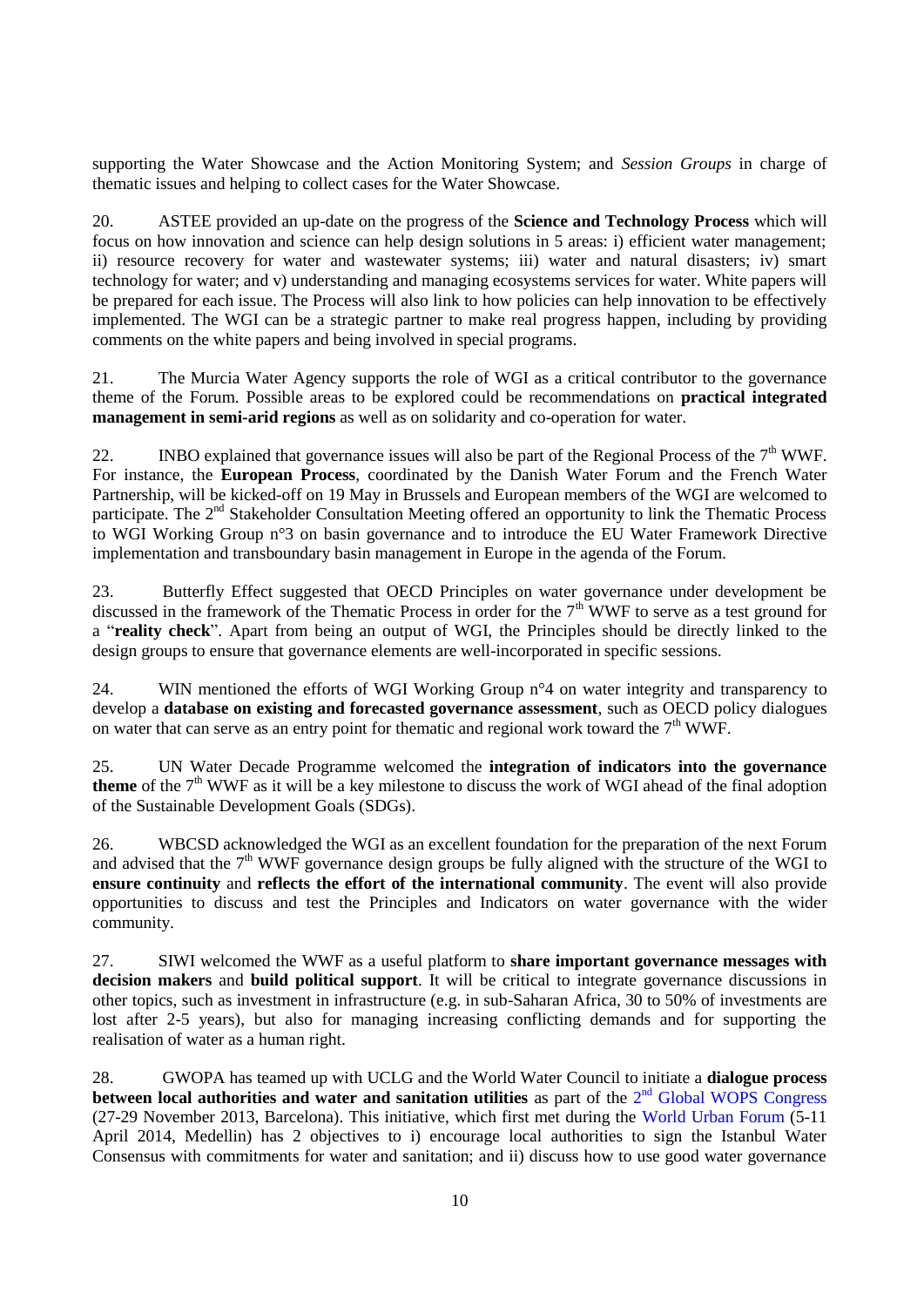principles to integrate water and sanitation in urban development. The next dialogue sessions will take place during the 3<sup>rd</sup> [Istanbul Water Forum](file:///C:/Users/clavreul_d/AppData/Local/Microsoft/Windows/Temporary%20Internet%20Files/Content.Outlook/QORFDURH/3rd%20Istanbul%20International%20Water%20Forum) (27-29 May, Istanbul). Members of WGI are invited to participate in this process to maintain continuity and ensure that the Principles on water governance will be endorsed by both local authorities and water utilities at global level.

29. Australia suggested including the topic of **water-related events** (floods, droughts) in the water governance discussions at the  $7<sup>th</sup> WWF$ , as well as building on the activities of the WGI working groups to exchange case studies and feed the Water Showcase.

30. GWP-Med will coordinate the **Mediterranean process** of the Forum in co-operation with the Mediterranean Institute for water (IME) for which governance holds a prominent place. It will work to align and complement the work of WGI on water governance with regional experiences and expertise.

31. El Salvador noted that the  $7<sup>th</sup>$  WWF will be a good momentum for **raising awareness among policy makers on the critical challenges facing Latin American countries** and to raise the profile of access to water and sanitation in political agendas of the region.

32. Botin Foundation Water Observatory suggested that the concepts of **virtual water transfers** be discussed under the governance theme of the  $7<sup>th</sup>$  WWF.

33. WWC reminded delegates of the  $7<sup>th</sup>$  WWF Political Process in particular the **local authorities and parliamentarians processes** that are also crucial to water governance. It will be important for the thematic and political processes to remain interlinked, in particular leading to the adoption and implementation of SDG targets and indicators.

34. South Africa highlighted the **on-going reform efforts on water in emerging countries** as well as **gender issues** as two possible topics to be addressed by WGI (e.g. within the stakeholder engagement component of the Principles) on the road to the  $7<sup>th</sup>$  WFW. A conference will be organised in South Africa on 23-25 June 2014 on water governance, regulation and financing, which can help raise awareness and political support amongst African Ministers.

35. Peru also welcomed the WWF as a strategic platform to **discuss and share water governance experiences across countries and governments** and to improve governance at large.

## <span id="page-10-0"></span>*A Sustainable Development Goal on Water?*

36. The Chair introduced the session by recalling that the Principles and Indicators on water governance under development will be a major outcome of the WGI's work to support an evaluation of governments' capacity to deliver expected outcomes of water policy, and are very timely in light of the ongoing discussions on the **post-2015 development agenda**. There has been a large scale mobilisation of the international water community over the past year to call for a dedicated goal on water and sanitation, which raises formidable opportunities to make sure that **implementation** is addressed while designing such goals, and lessons are taken from the previous Millennium Development Goals framework. WGI stands ready to help support the development of process indicators that can track the effectiveness of institutions and put principles of accountability, participation and transparency as framework conditions for any water SDG to be agreed upon.

37. Gérard Payen, AquaFed and member of UNSGAB presented the process towards **Sustainable Development Goals** structured around global *aspirational goals*, measurable time-bound *targets* and *operational indicators*. UNSGAB recommended to include a comprehensive global goal on water with targets that respond to 3 objectives: i) achieve universal access to sustainable drinking water and sanitation; ii) increase wastewater management and pollution prevention; and iii) improve IWRM and water-use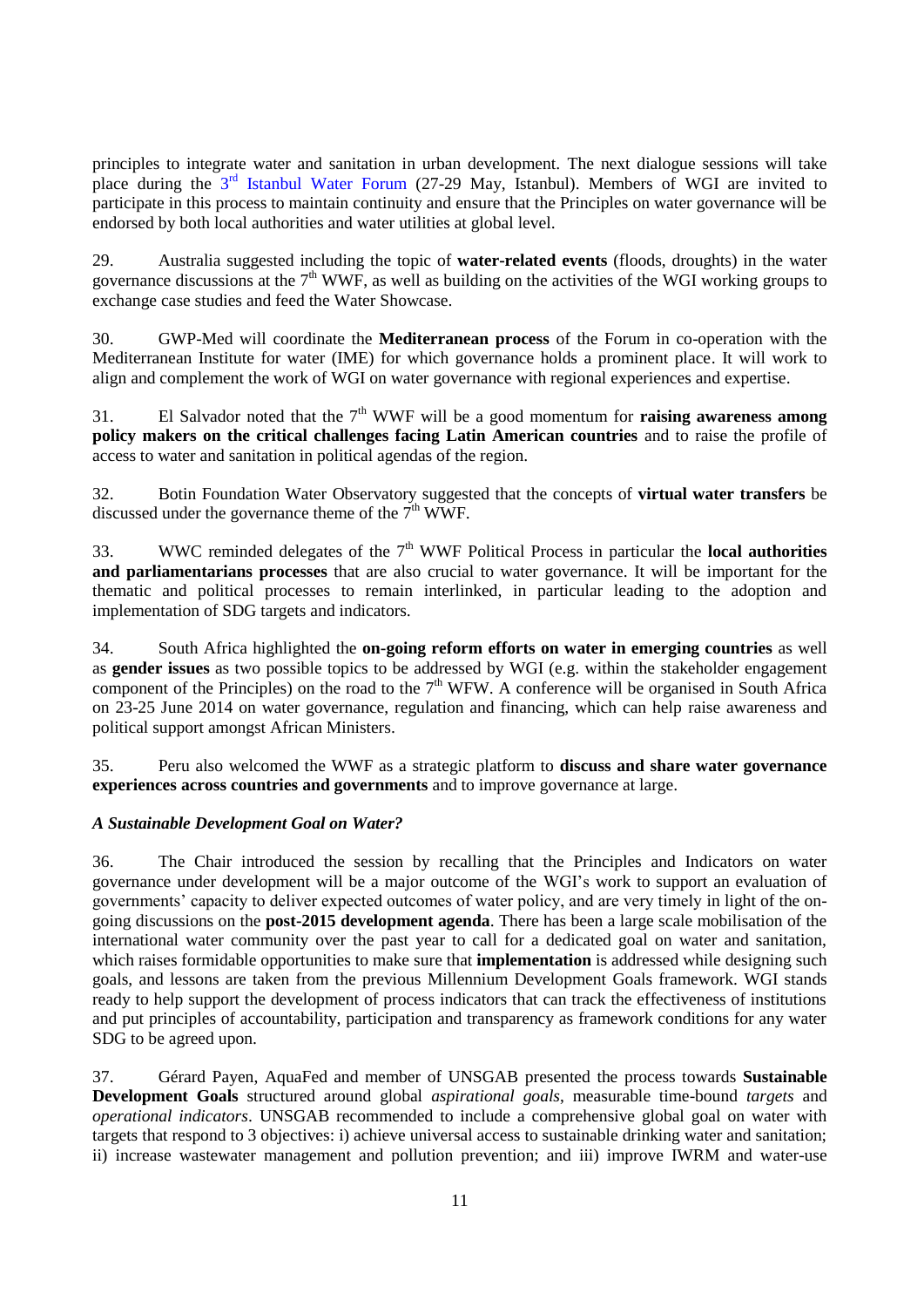efficiency. It was followed in January 2014 by a UN-Water call to include 5 water-related targets: i) water resources; ii) water governance; iii) water-related disasters; iv) wastewater pollution and water quality; and v) drinking water, sanitation and hygiene. Existing goals and rising needs are the subject of debates across and within UN-member countries, especially on the scope of a possible dedicated water goal and the precise content of possible water-related targets. For what concerns governance, 15 indicators have been proposed by UN-Water on IRWM, participatory decision-making, water services, regulatory frameworks and knowledge transfers, and will need to be streamlined. Negotiations are currently on-going in the Open Working Group on the SDGs which will make its final recommendations in September 2014, before the final SDG framework is adopted by the UN General Assembly in September 2015.

38. Balázs Heincz of the Hungarian Ministry of Foreign Affairs presented the progress of the **Open Working Group on Sustainable Development Goals** which was established after the Rio+20 Conference and is composed of 30 members and 70 contributors. Additional stakeholders and experts from civil society, academia and UN agencies also share perspectives and experiences. Along with Kenya, **Hungary** chairs the Open Working Group and has been a long advocate for a dedicated water goal as stated in the [declaration](http://www.budapestwatersummit.hu/data/images/Budapest_Water_Summit_Statement___Final___11_October_2013.pdf) that followed the [Budapest Water Summit.](http://www.budapestwatersummit.hu/data/images/BWS_Detailed_programme.pdf) The Open Working Group gathered for 10 stocktaking sessions and is now entering its  $2<sup>nd</sup>$  phase to define goals and targets to be included in its proposed framework for the SDGs, which will be addressed to the UN General Assembly in September 2014. It will serve as a backbone for the UN Secretary General's report to be prepared in support of inter-governmental negotiations up to the adoption of the SDGs in September 2015. The Open Working Group will hold its next session on 6-9 May in New York City during which the status of water will be discussed.

39. WIN relayed concerns for what regards the **weak position of governance** in the agenda of the Open Working Group and called upon the members of WGI to recommend greater attention on the issue. Beyond the targets and indicators, SDGs can be a strong instrument to factor water governance into national and local processes.

40. Global Water Partnership has carried out extensive **consultation across 30 countries to map their interests regarding the SDGs** and has received very positive responses from the water community as well as from ministries of finance, planning and foreign affairs that have identified water as a strategic issue. The consultation also revealed that often, the SDG framework is used by countries to structure their own national strategic planning. As regards the indicators, feedbacks from countries show they were still considered as too complex and not specific enough to local contexts.

41. The Water Youth Network committed to **provide quality youth participation to the SDG process**, as it was the case during the Budapest Water Summit, and stressed the importance of involving young people in discussions related to capacity development and education as they are the keys to ensure the sustainability of the water sector and international processes themselves.

42. Spain has been advocating for a dedicated goal on water to the Open Working Group as a fundamental factor for development and under the framework of the human right to water. Issues of **residual water**, **efficient use of resources** and **participative management** should also be taken into consideration in the water-related targets as should governance, monitoring and co-operation to ensure the sustainable management of water in the post-2015 agenda.

43. WBCSD and the overall business community have been very supportive of a possible water goal but highlighted that governance has not been included in the current draft framework. The efforts of WGI to develop Principles on water governance should provide relevant inputs and synergies with the discussion on the SDGs. Conversely, should a water goal be adopted, it will have a critical impact on WGI work on principles and indicators. The WGI should stand ready to **support the implementation of the**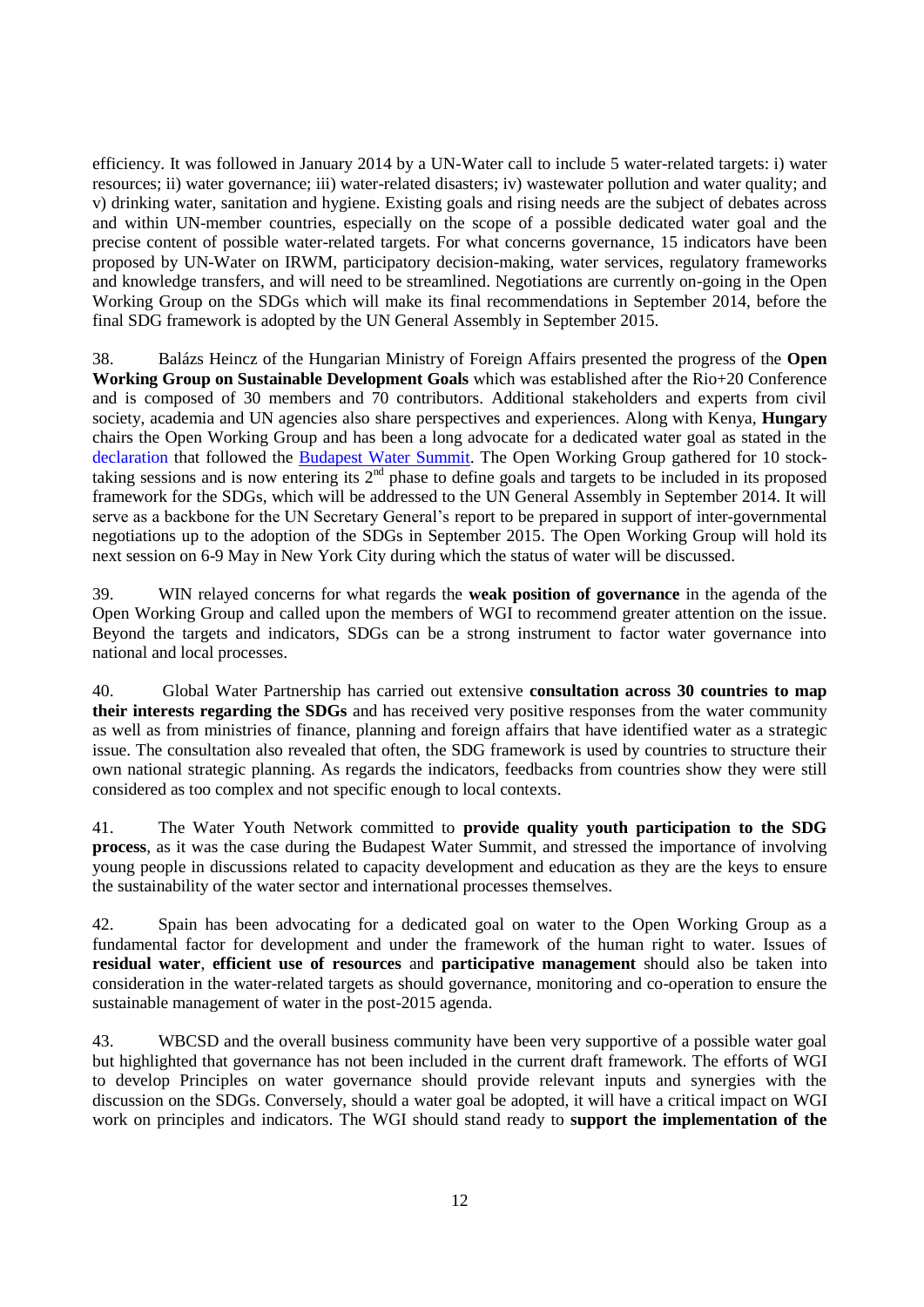**targets** and should **contribute to streamlining and simplifying the operational indicators** suggested thus far.

44. UNDP Global Water Solidarity supports local to **local decentralised cooperation on water** and has been working to bring the voice of local actors into the SDG discussions. UNDP has also started a project to provide a framework for local governance and development in over 30 pilot countries and to create new opportunities to introduce water and sanitation components in local governance and planning frameworks as well as other development fields (health, education, etc.). UNDP GWS committed to help WGI shape principles and indicators on water governance and to monitor their implementation at the local level.

45. ASTEE called upon WGI to lobby for a dedicated water goal and governance target. It was advised that **indicators be rationalised into a composite form** that could be sufficiently simple to be understood at global level while still reflect all the issues at stake.

46. The Arno River Basin Authority supports the definition of a water goal, in particular for the positive impact it would have to overcome critical water quality and quantity challenges facing the Mediterranean region, and committed to support the WGI in developing **basin level indicators**, in collaboration with the [SDG solution network](http://unsdsn.org/) coordinated by the University of Sienna.

47. Japan has been a strong advocate for a water goal in the post-2015 development agenda and in particular the definition of **targets on IWRM**, **wastewater management** and **water-related disasters** as mentioned by the Prime Minister Shinzō Abe in his statement during the Budapest Water Summit.

48. Botin Foundation Water Observatory raised some concerns regarding the absence of reference to **water-related technological advances** in the SDG discussions. It was advised to consider integrating tools such as remote sensing and water footprint into a possible water goal.

49. WWC has strongly encouraged its members to be actively involved in promoting a water-related goal for the post-2015 agenda. A task-force, chaired by Karen Kurchneck, was established to investigate which governments were in favour or not of a water goal. It was advised that WGI members use their diplomatic channels to encourage **less vocal governments** to publicly express their support and the WWC stands ready to support the outreach.

50. Butterfly Effect noted that efforts were still needed to secure a stand-alone water goal and encouraged all members of the WGI to help convince the international community. Caution was advised on having water mainstreamed as a cross-cutting issue in the post-2015 agenda as there is a **risk of losing the intended impact**. A dedicated goal would also greatly help countries to raise the profile of water in their national agendas and budgets. Therefore, the targets would have to be universal while calling for national translations into policies and plans.

51. NARBO shared some concerns regarding the little attention water governance has received in the SDG discussions thus far and advised that the WGI help advocate for a water goal as well as contribute to **making it applicable outside the water sector**.

52. Gérard Payen thanked the delegates for their support and shared words of caution regarding the definition of operational indicators as levers for national policies. Indeed, appropriate indicators are instrumental for peer-to-peer and social pressure on governments to achieve the targets and represent the value added of the SDG framework. However, the effort of WGI to develop water governance indicators (descriptive and process-oriented) is independent from the post-2015 agenda and there is no guarantee that the latter will include inputs to be provided by the former as this is a separate intergovernmental process. On the road to SDGs, the 7<sup>th</sup> WWF ministerial declaration will offer a unique opportunity for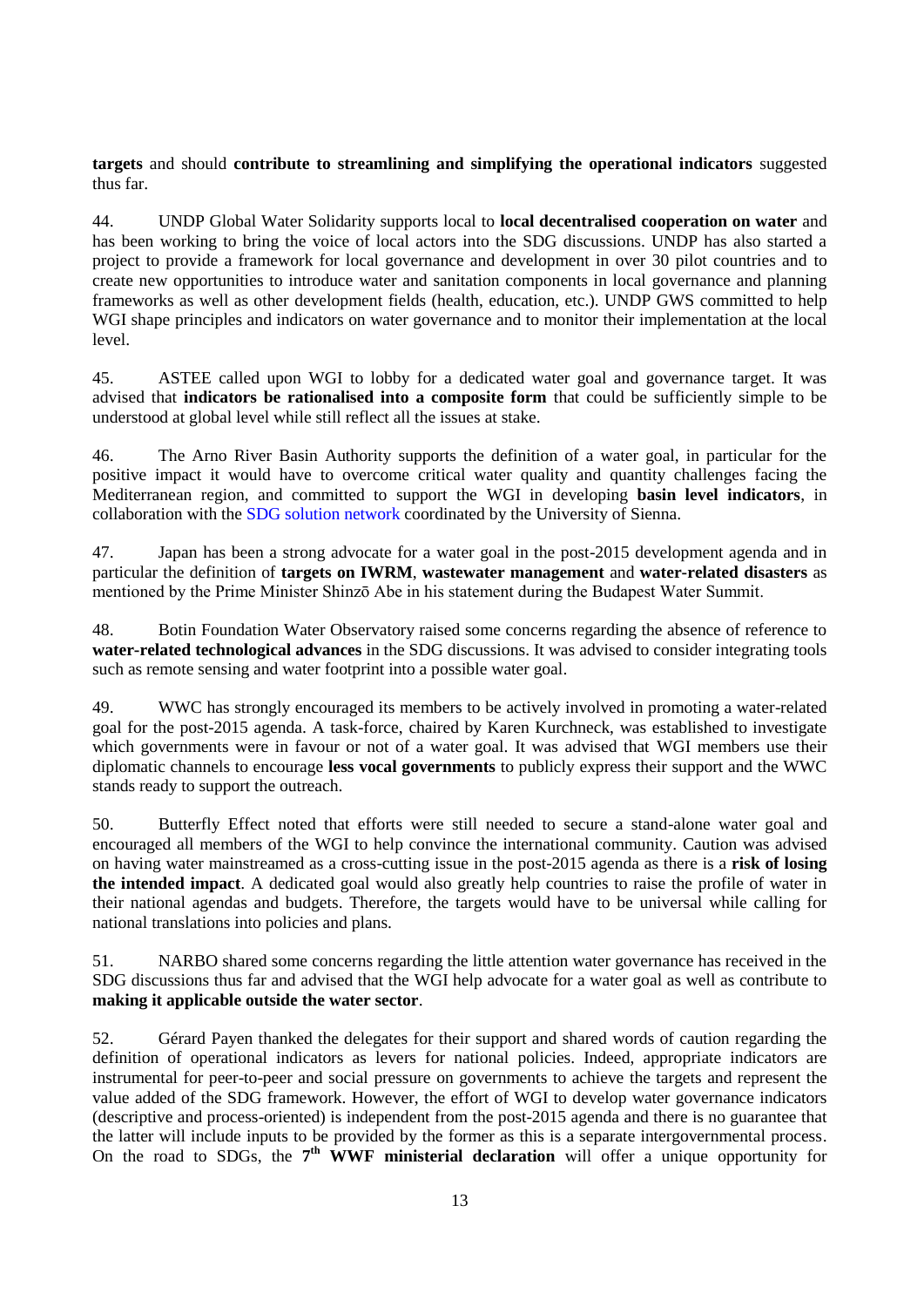governments to voice their support for a dedicated water goal and targets and WGI should ensure that such declaration includes governance messages.

53. Balázs Heincz explained that governance has been a dividing topic in the Open Working Group and called upon EU member states to **share governance targets that can be scaled up at global level** and **encourage their implementation in other countries**. Horizontal co-ordination within each country between environment, finance and foreign affairs administrations is also critical ahead of the vote on the SDG framework. It was possible in Africa following the Budapest Water Summit, where AMCOW has been leading dialogues on water with African Ministers of Foreign Affairs.

### <span id="page-13-0"></span>*Measuring the performance of water governance: which indicators?*

54. Key highlights from the scoping note on OECD water governance indicators were presented. Taking stock of existing indicators at project, sectoral, macro and institutional levels, the note highlights that although several sets of water governance indicators do exist, they fail to embrace the broad range of issues at stake. In developing indicators, key challenges have to be considered: the *complexity* of water governance, the *uncertainty* of the context and the difficulty in establishing *causality* between frameworks arrangements and outcomes. The note suggested a theoretical framework for building indicators based on the OECD Multi-level Governance Gaps framework, the 6<sup>th</sup> WWF targets on good governance and the inputs from the 4 thematic working groups. Indicators will have a strategic role in the water governance cycle to help move from *good* **to** *better* **water governance**, while tracking the effectiveness of institutions in delivering intended policy goals. This implies fostering a *dynamic* **assessment**, rather than a *static* **evaluation of governance**. In practice, monitoring the implementation of OECD Principles and country assessment will take different forms: e.g. institutional mapping, fact and figures on water governance; subindicators of each effectiveness dimension; brief explanation of the main investigated gaps and menu of options to bridge them.

55. NARBO shared some lessons from its [Performance Benchmarking of River Basin Organisations](http://www.narbo.jp/event/ev_annc_Performance_Benchmarking.html) and presented the **5 critical performance areas** that were selected: mission, stakeholders, learning and growth, internal business processes and financing. A set of 14 indicators was developed and has helped building convergence, commitment and co-operation, and facilitating networking across RBOs.

56. The **[UN Water Assessment Programme](http://www.unesco.org/new/en/natural-sciences/environment/water/wwap/facts-and-figures/)** was established in 2009 and includes an internal expert group on indicators. Key findings from the Programme have been reported in the 3<sup>rd</sup> and 4<sup>th</sup> World Water [Development Reports](http://www.unwater.org/publications/world-water-development-report/en/) and important lessons learnt can benefit WGI's efforts to develop water governance indicators. It was advised that **indicators be** *replicable* and avoid the trap of being dependent on data availability, with the risk of having data-reach, but information-poor indicators. Water governance indicators face several difficulties such as: i) breaking the **vicious circle of** *poor governance and poor data*; ii) finding a *standardised measure* **of governance**, taking into account that the definition change from places to places; iii) **defining the** *performance of institutional and legal frameworks* rather than merely assessing their presence/absence; iv) taking into account the difficulty of establishing causality and consider **the role of** *externalities.*

57. Extensive research has been conducted on **IWRM indicators for river basin organisations.**  Among the 115 indicators that were developed in 2005, some addressed water governance measures and covered issues of *co-ordinated decision-making*, *responsive decision-making*; and *accountability and monitoring*. They have been applied to several American river basin organisations (e.g. Delaware River Basin Commission) and at local levels (e.g. a floodplain management project).

58. Transparency International-Spain, in cooperation with the Water Observatory of the Botin Foundation**,** developed a [Water Management Transparency Index](http://www.waterintegritynetwork.net/fr/tools/42-water-management-transparency-index/voir-details) to **measure information transparency**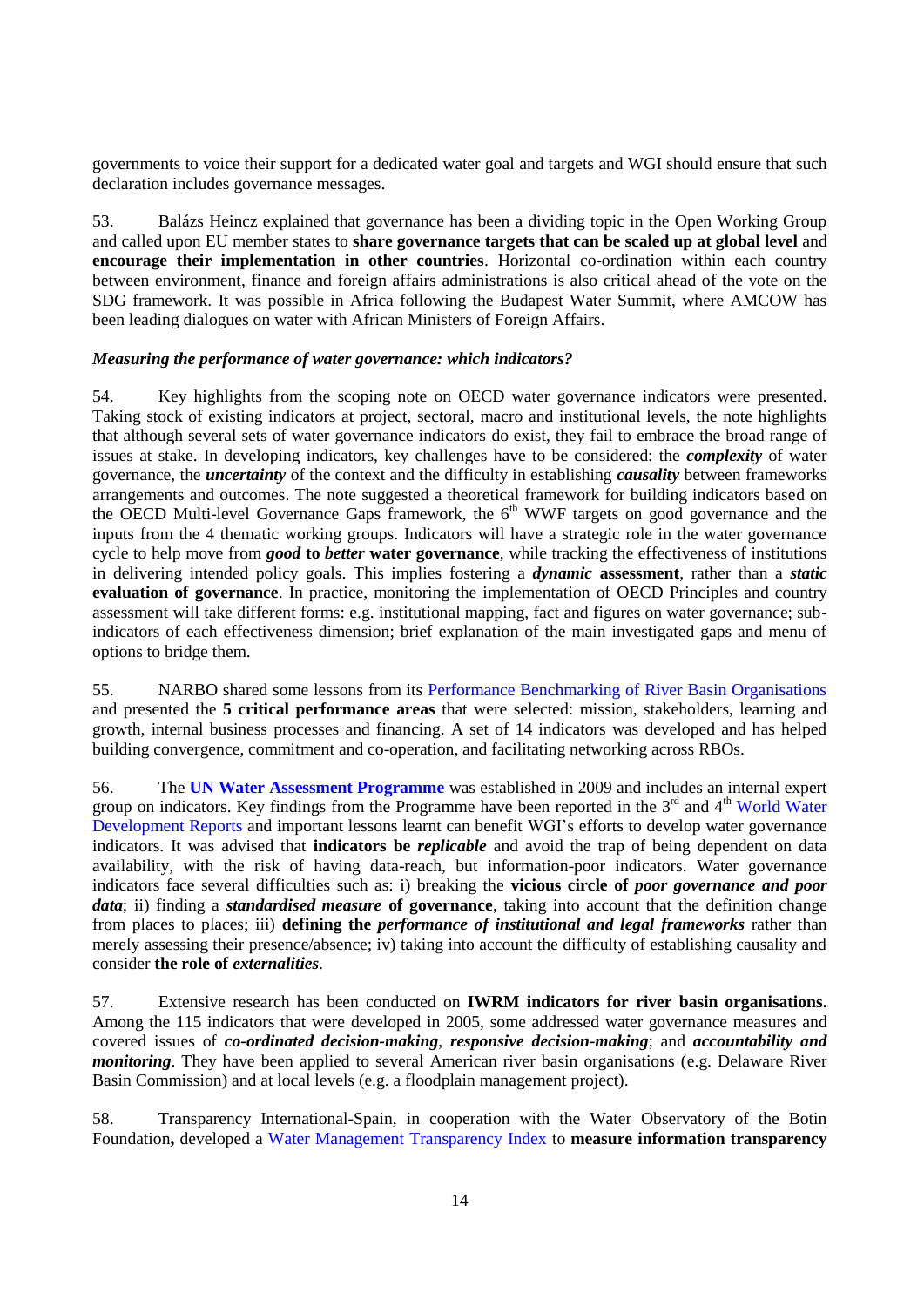across water agencies. The 80 indicators, applied in 2010, 2011, 2013, aim at improving transparency by assessing the availability of online information regarding water agencies in Spain, Brazil and Portugal.

59. The National Water Agency of Brazil**,** in the framework of the [National Pact for Water Resources](http://www2.ana.gov.br/Paginas/EN/programs.aspx)  [Management](http://www2.ana.gov.br/Paginas/EN/programs.aspx)**,** has developed a methodology to **measure the complexity of states' water resource systems and institutional development frameworks**, looking at scope, intensity, number and dispersion of conflicts. The Pact acts as a mechanism to foster co-ordination between the states and the Federal Union, with the aim to strengthen water resource management at state level. The OECD is currently engaged in a policy dialogue with ANA-Brazil to provide recommendations on how to make this Pact happen on the ground, zooming on three states in particular: Rio de Janeiro, Paraiba and Rondônia. The draft report will be peer-reviewed at the 4<sup>th</sup> Meeting of WGI on 24-25 November 2014, at OECD, Paris.

60. UNECE-WHO/Europe [Protocol on Water and Health](http://www.unece.org/?id=2975) has been instrumental to **monitor progress of countries in the Pan-European region to protect health through better water management**. Parties have the obligation to submit a report every 3 years based on different indicators, including on water governance. In addition, the Water Convention obliges countries to co-operate over water governance, although there is no reporting mechanisms in place so far.

61. INBO's key indicators on the **performance of cross-border water management** have been implemented in 10 transboudary basins in Africa. Conclusions show that homogeneity of indicators is complex across different countries, and further work should focus on standardising indicators.

62. A few comments were provided on the **rationale** for water governance indicators. Water Observatory of the Botin Foundation argued that the indicators should **help to spot problems** and **create incentives and trigger for change**. Decision making and implementation should be measured to foster integrity**.** It was advised to explore the potential of internet-based indicators. GWP highlighted the need for **dynamic indicators** to help decision making, following a goal and target oriented approach. IRSTEA advised to go beyond a static position of social structures, but also **measure transformative processes** and their evolution. Indicators should also include issues of **equity and justice**. AgroParisTech recalled that developing indicators should not be an end in itself, but a **means to achieve specific purposes**. Indicators will vary depending on the evaluation of policies, decision making processes, benchmarking, etc. Scotland also supported a **goal-oriented approach**, suggesting for instance to look at co-operation and local capacity building to improve participation in decision making and implementation. WIN recommended that **indicators be time-bound** and built according to a **progressive approach with different levels of complexity**. The indicators should also measure water management functions. GEF suggested that indicators be also useful for the evaluation of transboundary water management.

63. Delegates also provided comments on the **scale** of water governance indicators. The Water Observatory of the Botin Foundation, AECID and AgroParisTech agreed on the need of a *global* **indicator** of water governance. Also, when establishing indicators for people and policy makers, it will be crucial to take due account of *local specificities*. ASTEE suggested working at local and global levels to look at *activities* and *governance* while ensuring that indicators are politically well-understood. It was clarified that OECD water governance indicators will zoom on the policy dimension, and aim to provide a **set of proxies and metrics that can track the implementation of Principles on water governance** under preparation. Hence, the objective is not to find a magic blueprint to the longstanding debate on how to measure water governance, but provide policymakers with a concrete set of indicators that can assess the **performance** and **effectiveness of water** *policy*. Having said this, both meta-indicators and operational indicators will be relevant when it comes to developing a toolkit that will support the implementation of Principles on water governance across OECD member and partner countries.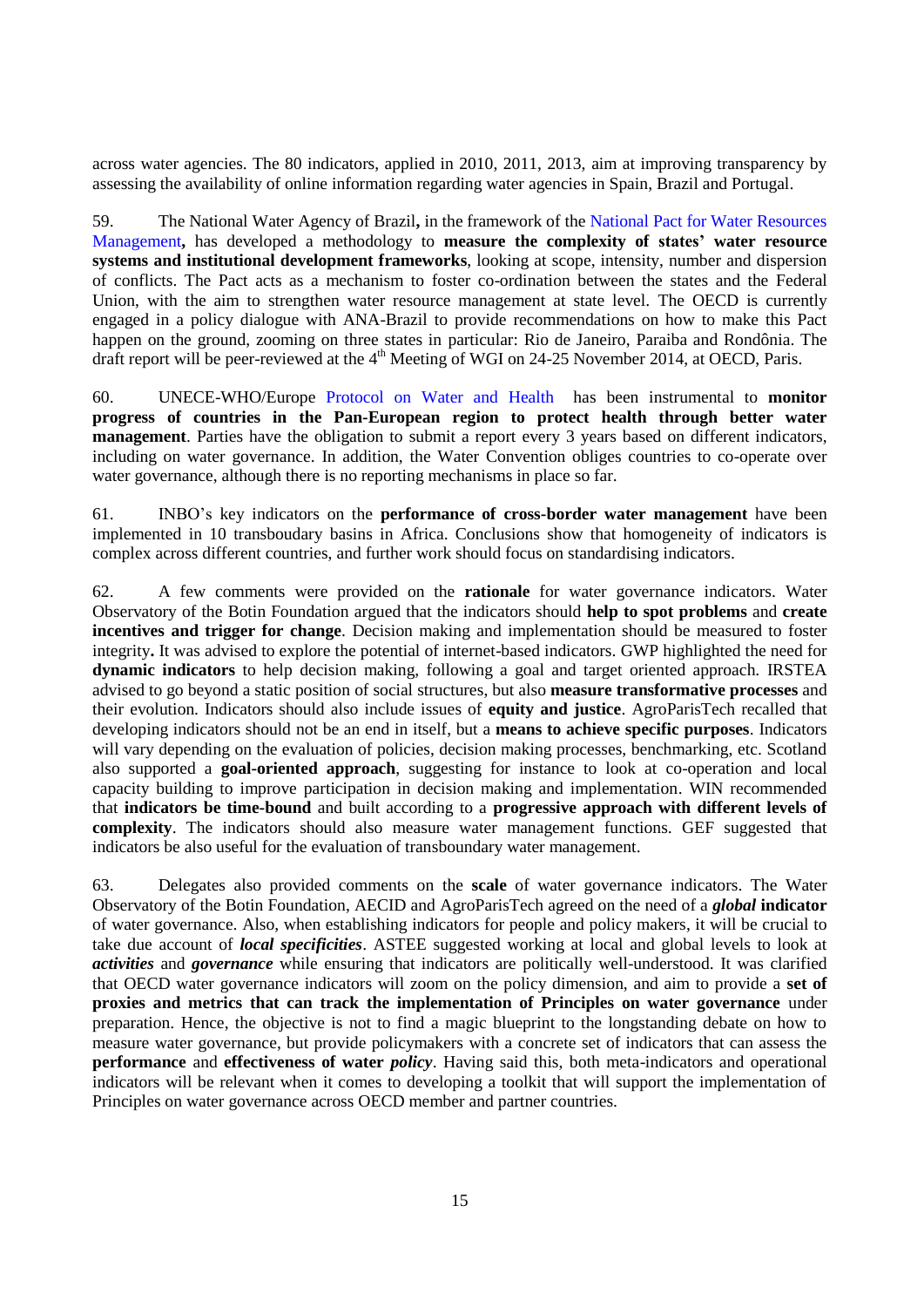64. Regarding the **roles and responsibilities** for setting up Indicators, GWP underlined the need for institutions to agree on the **monitoring arrangement** and on the processes for working together on their implementation. IRSTEA advised to organise a **stakeholder consensus conference** to discuss the water governance to provide for an open and inclusive process.

65. Regarding the **methodology**, WWAP and GWP highlighted that **human and financial resources** are needed not only for building up indicators, but more importantly for monitoring data in the long term. IRSTEA recommended carrying-out **cost-benefits analyses of indicator systems** in the field of water to assess how adequate is the information generated by previous contributions in the field. Japan Water Agency also advised to secure **regular evaluation** such as yearly peer- reviews of IWRM river basins. AECID underlined that close attention should be paid to the **impact of monitoring on the ground**.

66. Regarding the **development** of the Indicators, NARBO committed to **improve the accuracy** of the suggested water governance indicators by pilot-testing them across Asian RBOs. Bruce Hooper suggested that indicators measure, among others, the **effectiveness of resource management function**, keeping the roles of resource managers, regulators and utility providers separated. INBO suggested to link the development of Water Governance Indicators with the activities of the [European Environmental](http://www.eea.europa.eu/fr)  [Agency](http://www.eea.europa.eu/fr) and its water thematic centre as it produces every year a **review of the state of water in the EU region** and collects a number of indicators

## <span id="page-15-0"></span>*Water Governance in the Middle East and North Africa region*

67. The OECD and the GWP-Med partnered on a project to **diagnose key governance obstacles to mobilising financing through public-private partnerships in Jordan and Tunisia,** and support the development of consensual action plans based on international good practices. The project was officially labelled by the Union for the Mediterranean (UfM) in July 2012 and launched in May 2013. The analytical work in Jordan and Tunisia was supported by a grant from the European Investment Bank (EIB). The Swedish International Development Agency funds the project regional platform.

68. GWP-Med co-implementer of project, alongside the OECD, leads the regional component of the dialogue through **multi-stakeholder national and regional workshops**. GWP-Med underlined the **consensus-oriented approach** of the project which provided a neutral platform for consultation between governments and stakeholders in Tunisia and Jordan, and helped facilitate dialogue at regional level between public authorities and the private sector.

69. Key findings from the reports were presented. OECD analysis of **governance challenges to private sector participation in Jordan and Tunisia's water sectors** is structured around 5 pillars: i) the policy and legislative framework; ii) the institutional roles and capacity; iii) the long-term financial sustainability; iv) transparency and accountability mechanisms; and v) experience with PPPs. Following evidence-based assessment of both Tunisia and Jordan, OECD reports include tailored policy recommendations and action plans.

70. In *Jordan*, the uncertainty surrounding the institutional and legislative framework both for water and PSP undermines the legal clarity, opportunity and stability of PSP in the water sector. The legislative framework for water is under revision and a PPP law is pending. The country is also facing a fiscal crisis and a cost-recovery crisis, which threatens the financial sustainability of the water sector. There is now a window of opportunity in Jordan to improve water governance. To support the country efforts, the OECD report *Water Governance in Jordan – [Overcoming the challenges to private sector participation](http://www.oecd-ilibrary.org/governance/water-service-governance-in-jordan_9789264213753-en)* provides ways forward to address governance and financing challenges to private sector participation. The report identifies ways forward to overcome bottlenecks focusing on three key pillars: i) managing public-private partnership in a fiscally constrained environment through appropriate budget processes; ii) reducing the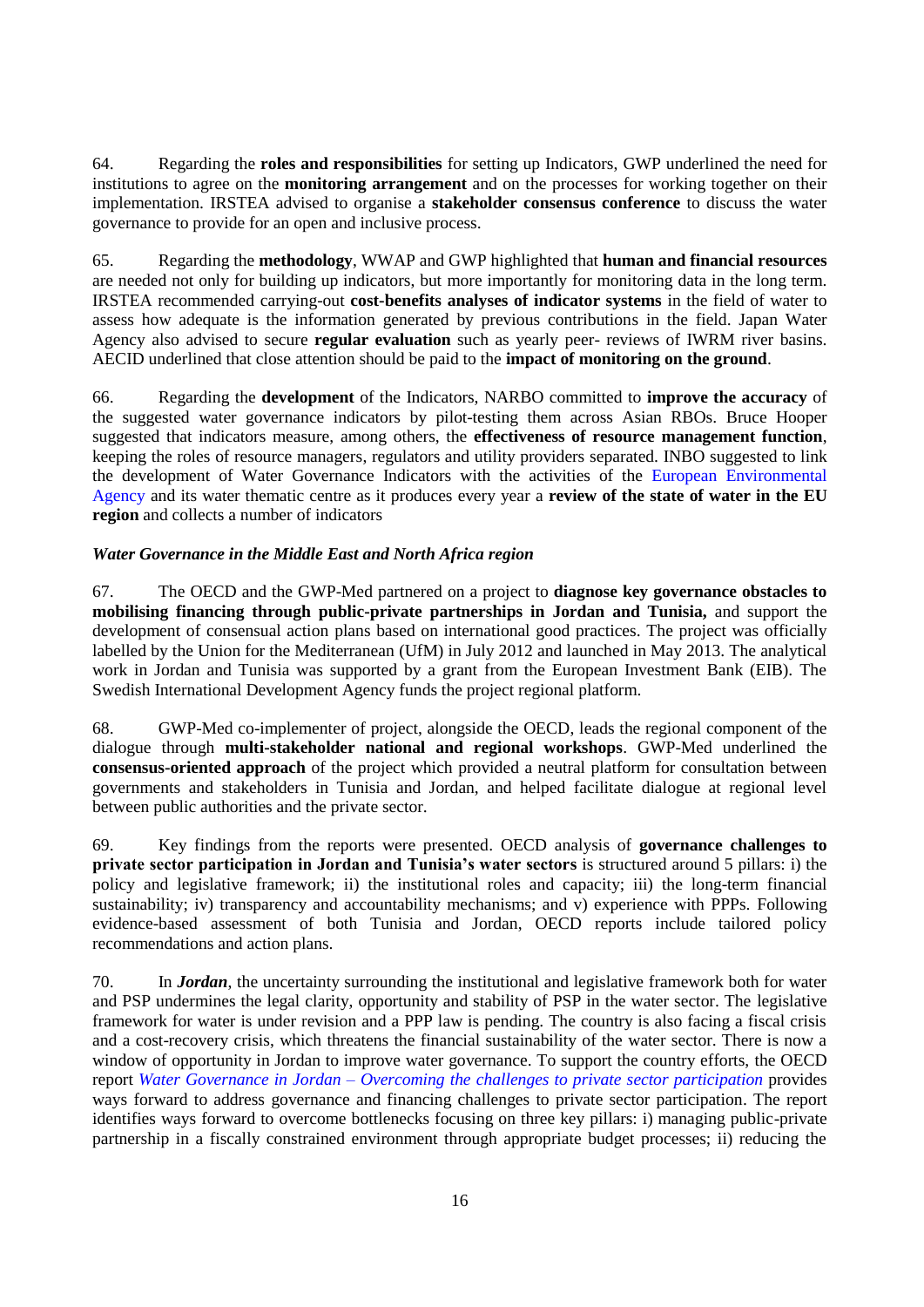regulatory risks through supporting the development of a high-quality framework; and iii) managing and enhancing stakeholder engagement to improve accountability and buy-in.

71. In *Tunisia*, the water sector faces a deterioration of infrastructures and levels of water performance, as well as growing financing difficulties. Water governance relies on highly centralised responsibilities and decision making power. In such a context, the current situation of post-revolutionary recovery offers a unique opportunity to rethink the water governance framework and the role the private sector can play. The OECD report *[La gouvernance des services d'eau en Tunisie –](http://www.oecd-ilibrary.org/governance/la-gouvernance-des-services-de-l-eau-en-tunisie_9789264213807-fr) Surmonter les défis de [la participation du secteur privé](http://www.oecd-ilibrary.org/governance/la-gouvernance-des-services-de-l-eau-en-tunisie_9789264213807-fr)* offers a diagnosis of governance challenges and identifies 3 axis of policy recommendations to the intention of Tunisian authorities : i) understanding the variety of PSP modalities, their objectives and conditions for success; ii) insuring the financial viability and budgetary sustainability of PSP in the water sector; and iii) improving transparency mechanisms and strengthening stakeholder engagement.

72. On the topic of **stakeholder engagement**, Aqua Public Europa questioned whether the OECD policy recommendations included a clear identification of which categories of actors should be targeted and whether the OECD had formulated recommendations on the **financial needs and modalities for water provision in rural areas**.

73. The Mediterranean Institute for Water (IME) raised the question of **irrigation** as one of the biggest water user in the MENA region and which should be taken into account in the analysis of water governance challenges. The IME has worked on **benchmarking legislative and institutional frameworks for private sector participation** in the sector in the Mediterranean which is of interest for the project and could be the focus of a session during the [2nd Mediterranean Forum on Water](http://www.ime-eau.org/fr/web/actualites-ime.php?clsess=8ee481f5a99a1ecbc325fba135f5adff) to be held in Murcia on 26- 27 November 2014.

74. Delegates pointed to the paradoxical nature of water management in Tunisia where the national water and waste supply system is in place but large parts of the population are not connected and continue to rely on **community water management** raising questions on whether private sector involvement would address such inequalities. Also, d**esalination** is becoming a preferred option, especially for hotels, but implies that these big water users do not rely any longer on the public water supply system thus contributing to the crisis of Tunisia's national water system.

75. South Africa underlined the risks related to private sector participation in contexts of weak regulatory frameworks as it can lead to preferences towards wealthy segments of the population. It was advised that assessing and building water governance should be part of a **broader political democratisation** and that the **correlation between democratic maturity and inclusive governance model** be investigated.

76. OECD shared some final take away messages from the policy dialogues. Looking at private sector participation in the water sector offered a **window to look at broader governance issues** such as stakeholder engagement, financial sustainability, and regulatory frameworks. The value added of the policy dialogues was to **dispel myths on private sector involvement** (i.e. not only valuable to bridge financial gaps) and build greater understanding on the necessary governance arrangements to make it work. In the case of Tunisia, good performances of water supply in past decades may have led to some complacency, while other countries in the region, such as Morocco, were very active in innovating and piloting new forms of governance.

77. GWP-Med also explained that the project targeted the relevant actors across the different institutions including, in addition to public authorities, a wide range of representatives from civil society, universities and research centres, private companies active in the countries, and donors. The project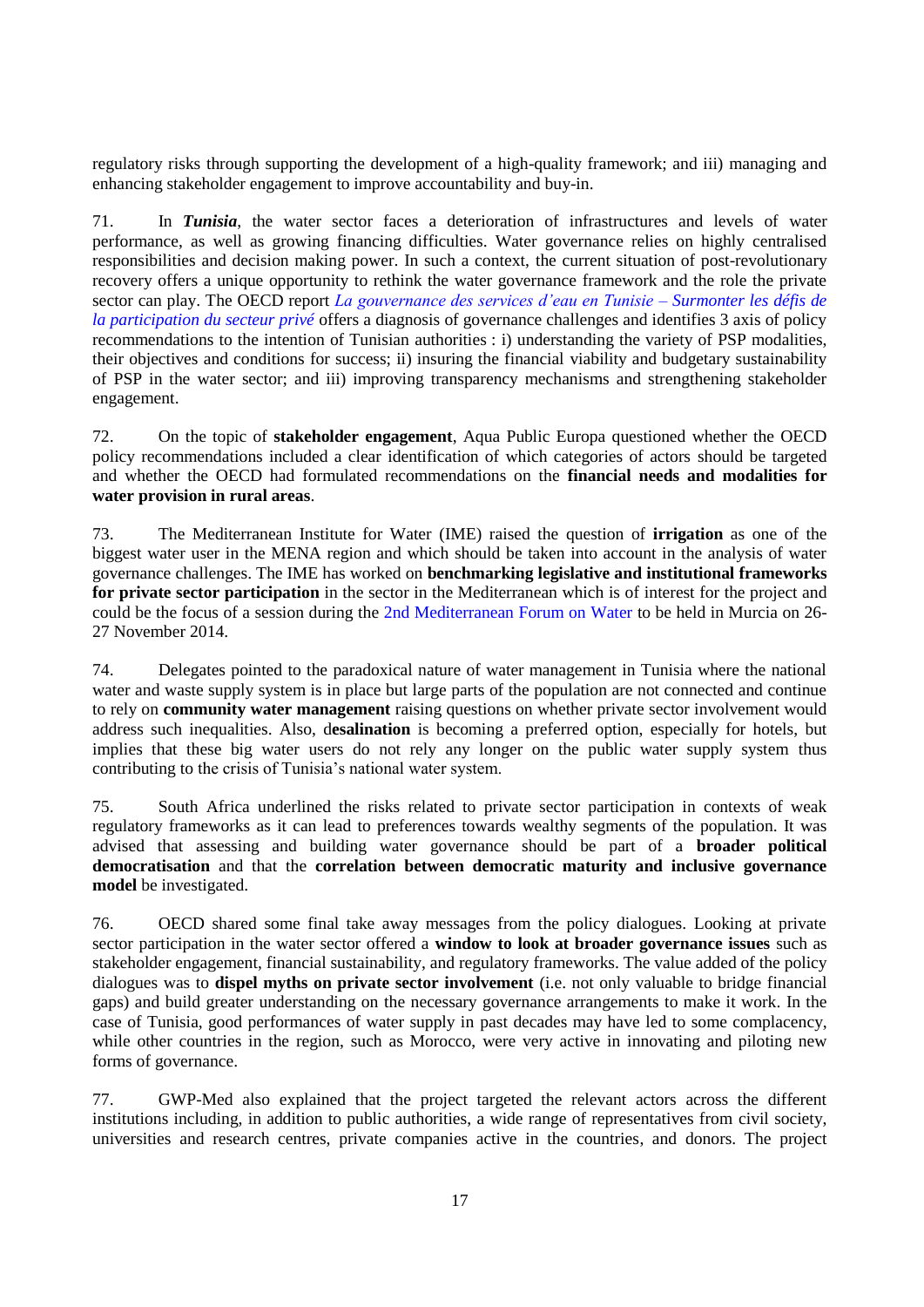focused only on drinking water and wastewater supply and did not expand to other uses of water but future collaboration could allow for further investigation. The projects helped **move forward new socio-political scenarios** in Jordan and Tunisia and encouraged a **mentality shift regarding private sector participation** in the water sector.

### <span id="page-17-0"></span>*Water governance at the international and national level: Lessons and challenges learnt by Spain*

78. Gonzalo Robles Orozco, Secretary General for International Cooperation and Development of Spain, opened the session by thanking the OECD for the opportunity to share the work developed by Spain, nationally and internationally, on water and sanitation. In line with UN Water *[A Post-2015 Global](http://www.unwater.org/topics/water-in-the-post-2015-development-agenda/en/)  [Goal for Water: Synthesis of key findings and recommendations](http://www.unwater.org/topics/water-in-the-post-2015-development-agenda/en/)*, Spain has contributed to UN activities and orientations on water. The country helped launch the **Fund for Sustainable Development Goals** (F-SDG), and made **universal access to water and sanitation** a priority in its development cooperation policies. Consequently, the [IV Master Plan for Cooperation](http://www.google.fr/url?sa=t&rct=j&q=&esrc=s&source=web&cd=3&ved=0CEQQFjAC&url=http%3A%2F%2Fwww.aecid.es%2FCentro-Documentacion%2FDocumentos%2FDivulgaci%25C3%25B3n%2FDESPLEGABLE_IV_Plan_Director_English.pdf&ei=iX17U7zZFqGn0QXMhoDgCQ&usg=AFQjCNEQCEgPrCp1a3J1BpR1RznZzf9_Lw&sig2=Rka230_9X4XvacLwsXxQMA&bvm=bv.67229260,d.d2k) in Spain (2013-2016) reflects this position through three strategies: 1) integrated water resources management, 2) access to water and sanitation and 3) governance and human right to water. Spain is carrying out various initiatives to address these key issues at national level with the example of the Ebro River Basin, and international level in the framework of development cooperation projects in Latin America and the Mediterranean.

79. Francisco José Hijos, Deputy Commissioner for Water of the Ebro River Basin Authority and President of the Water Committee of the World Council of Civil Engineers offered a **technical perspective on water governance** in Spain. Water is a very strategic issue for the country in terms of territorial balance and sustainable development. Spain can be qualified as a semi-arid country which has encouraged important developments in water infrastructure and facilities. But the country also faces important challenges, in particular for **meeting the requirement of EU Habitat and Water directives**. The Spanish administrative organisation and legal framework for water are characterised by basin authorities, important decentralisation and **participatory IWRM** with all water users. In particular, river basin authorities work closely with the main water user, i.e. irrigators, to develop and maintain updated irrigated land owner censuses. Also, water user communities operating under specific norms regulate water use at community level. River basin authorities are characterized by autonomous and decentralized decision making that involves all stakeholders at basin level to build trust and credibility.

80. Victor Arqued, Permanent Technical Secretary of CODIA, and Deputy-Director of Planning and Sustainable Water Use of Spain, presented the objectives and activities of the [Conference of Iberoamerican](http://codiastp.org/web/)  [Water Directors](http://codiastp.org/web/) (CODIA). CODIA was created as a technical instrument to support the Forum of Ministers [of the Environment of Latin America and the Caribbean,](http://www.pnuma.org/forumofministers/00-presentation/) during the first meeting (2001, Spain). It now comprises 22 Ibero-american countries and 14 meetings were organised. The Permanent Technical Secretary of the CODIA is responsible for the organisation of yearly meetings, supports the development of knowledge on water resources management systems in the LAC region, and encourages experience sharing across water directors. The Iberoamerican Water Cooperation Programme for the training and transfer of IWRM technology was adopted in 2008 with the objectives to **strengthen capacities** and education; create an **experimentation centre on non-conventional technologies** for wastewater treatment; and **strengthen local, regional and national water authorities**. The Programme is structured around 10 thematic areas (with basic, transversal and specific areas).

81. Marco Antonio Fortin, President of the National Administration of Aqueducts and Sewers of Salvador, shared some perspectives on international co-operation on water and sanitation. Water management in Salvador faces a number of governance challenges: fragmented institutional frameworks across multiple actors; legal gaps; lack of specific public policies; weak institutions; silo approaches; gap between rural, suburban and urban areas; and a deficit in public investments. To address these issues, Salvador has established a **2014-2019 strategy in the water and sanitation sector** that aims to ensure safe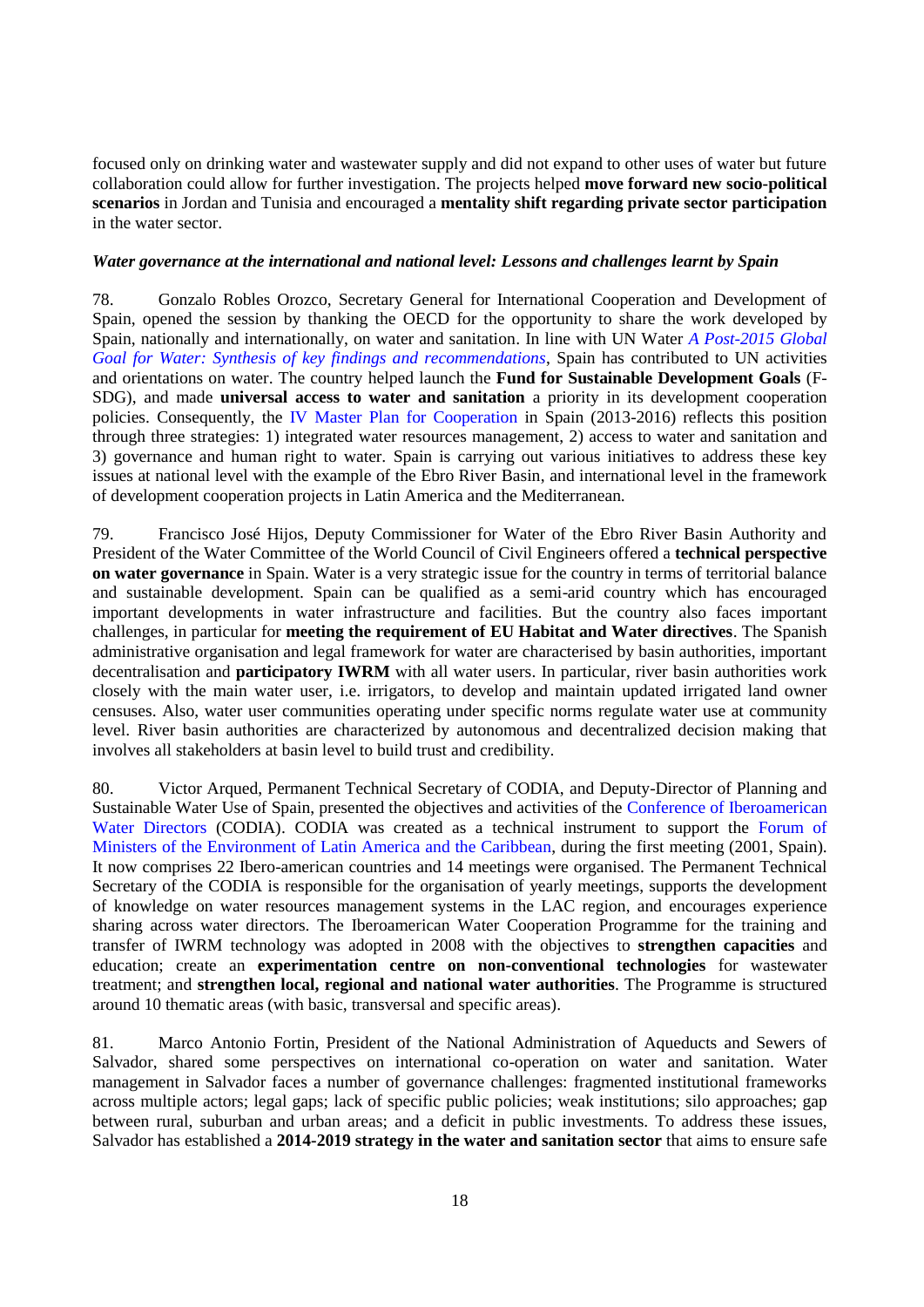and consistent water supply across the country; expand the Master Plan for Sanitation and Environmental Decontamination of Water Bodies at national level; and create a Water Resources Information System. To that end, the [Cooperation Fund for Water and Sanitation in Latin America and Caribbean](http://www.fondodelagua.aecid.es/es/fcas/) (2011-2016) has been instrumental in providing support to the Ministry of Environment and Natural Resources to perform diagnosis on water demand; help provide an initial version of the Water and Sanitation Law under preparation; develop the Water and Sanitation National Plan; and strengthen water management systems in rural communities.

82. **Ramiro Martínez**, Coordinator of the Mediterranean Network of Basin Organizations (REMOC) presented the [Water Strategy in the Western Mediterranean,](http://article.wn.com/view/2013/09/26/Joint_Statement_Water_Strategy_in_the_Western_Mediterranean_/) jointly developed by Spain and Algeria. The two countries held bilateral meetings to establish the terms of reference as well as two technical workshops to discuss a concept paper and strategic framework for action which tackles issues of effective governance for IWRM; climate change adaptation and water disaster management; water demand management, efficiency, quality and nonconventional resources; and water financing optimisation. The Water Strategy has the ambition to foster experience sharing, sustainable development and the human right to water; and to encourage the definition of a common water policy in the Western Mediterranean region.

83. **OECD** recalled that CODIA and AECID have been key partners and supporters in the work on water governance in Latin America, in particular for the OECD report [Water Governance in Latin America](http://www.oecd.org/gov/regional-policy/watergovernanceinlatinamericaandthecaribbeanamulti-levelapproach.htm)  [and the Caribbean: a multi-level approach](http://www.oecd.org/gov/regional-policy/watergovernanceinlatinamericaandthecaribbeanamulti-levelapproach.htm) (2012). It was suggested that CODIA serves as a platform to discuss, at directors' level, the OECD Principles and Indicators on water governance as part of regional consultations, and acts as a bridge between OECD and Latin America to share experience and results. Also, REMOB workshops could provide good opportunities to discuss WGI work and findings.

84. **Rafael Garranzo García**, Director of the [Cooperation Fund for Water and Sanitation in Latin](http://www.fondodelagua.aecid.es/es/fcas/)  [America and Caribbean,](http://www.fondodelagua.aecid.es/es/fcas/) explained that the Fund supports infrastructure development as well as better governance and knowledge transfer in LAC countries. As regards the post-2015 development agenda, current debates will redefine the targets to be achieved and Spain stands ready to support their implementation. The Cooperation Fund is at different stage of implementation depending on the countries but often, the end of the activities will coincide with the adoption of the SDGs and therefore, the new Cooperation Fund will be aligned with the strategic orientations of the post-2015 agenda.

85. **AEAS** recalled that river basin management was introduced in Spain as early as 1926 following a participatory and consensus-based approach. The country has also been a pioneer in river quality control with the implementation of the water control bodies (*comisarias del agua*) in 1959. As regards, water service provision, AEAS called for the existence of a regulator to increase the amount of information (e.g. infrastructures, tariffs), provide performance indicators and help in dealing with customer complaints and dispute resolution.

## <span id="page-18-0"></span>*Parallel working session of the thematic working groups*

86. Working groups gathered during parallel working sessions to advance on their respective activities and discuss the draft policy messages, principles and indicators prepared prior to the meeting.

#### <span id="page-18-1"></span>*Stakeholder engagement*

87. WG n°1 discussed the preliminary results from the **OECD online survey on Stakeholder Engagement for Effective Water Governance**, launched on 1 April. Contributors exchanged views on the methodological aspects of the project, underlying the need to reach as broadly as possible all stakeholders likely to be impacted or have a stake in water decision making (e.g. parliamentarians, trade unions, industries using water). It was also argued that the interpretation of the survey results should take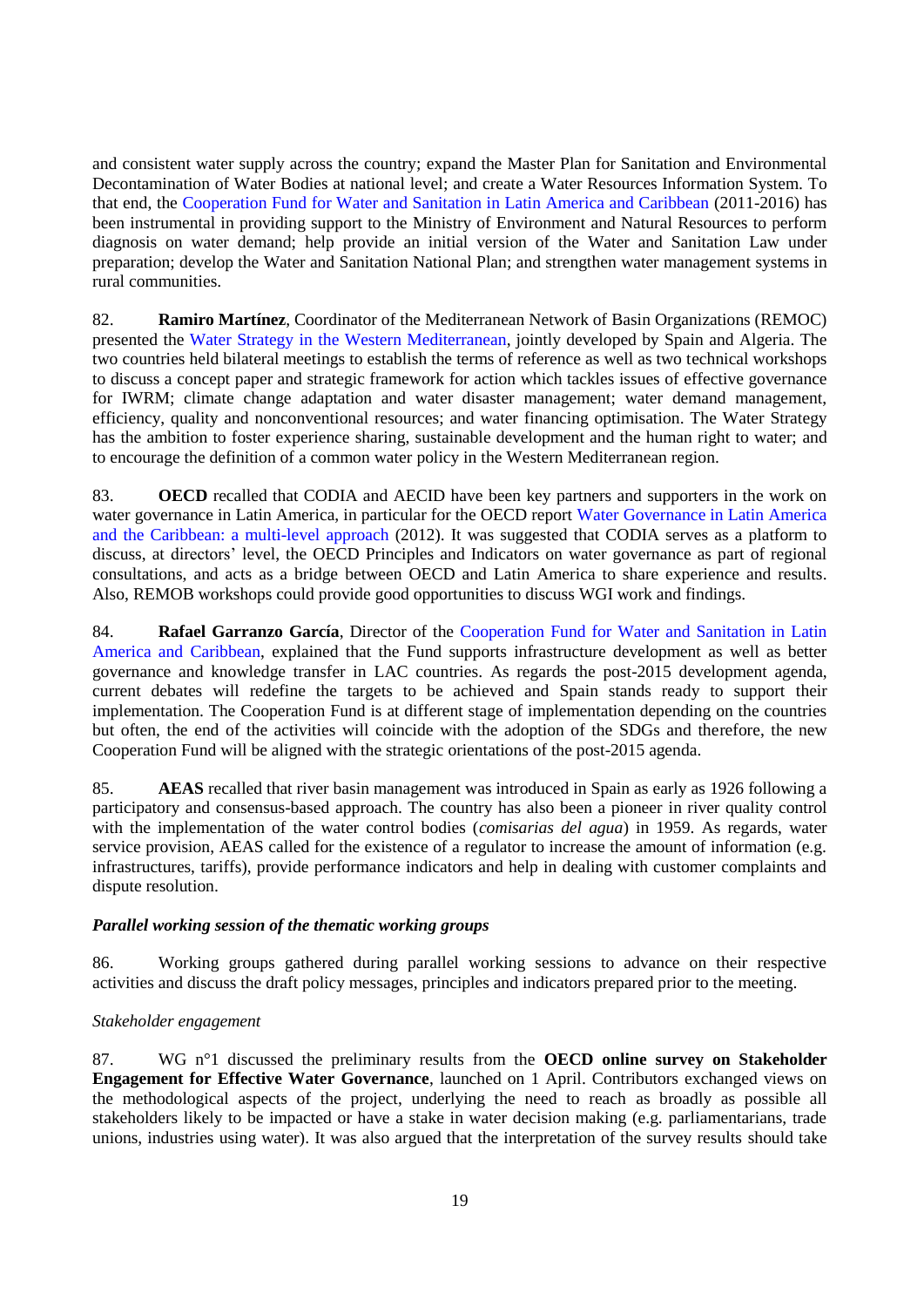into account that stakeholder engagement is culturally embedded and also varies across categories of stakeholders which call for detailed analysis of motivations, drivers, obstacles and impacts. Contributors committed to support the survey process by disseminating the questionnaire to key partners (youth associations, agricultural lobbies, regional water authorities). An issues paper with key results and messages from the final survey responses will be prepared by the coordinators by 30 June and discussed during a WG webinar on 2 July.

88. Contributors also discussed the **case studies** to be collected by 20 July to provide some practical experiences, successful or not, to the survey results. It was agreed that case studies would be featured in 3 different ways: i) in the OECD report to be published, according to a common comparable template and agreed-upon selection criteria and proxy to analyse them; ii) in the toolkit and online platform, building also on the inputs collected through the preparatory process of the 7th World Water Forum; and iii) in support of the Principles and Indicators to feed the component on stakeholder engagement. A template for submission will be prepared by the coordinators, along with selection criteria (e.g. replicability, level of satisfaction, level of engagement), and submit for comments to the WG contributors. Several contributors committed to submit case studies (e.g. K-Water, IRSTEA, and South Africa).

89. Breakdown discussions took place to exchange views on the **draft principles for stakeholder engagement** and take-away messages included the need for distinguishing institutionalised/ individual engagement processes and consultative/deliberative approaches. The point was made that principles should include guidance for decision-makers to go beyond "tick-the-box approaches" as well as to clarify responsibilities (including financial) for stakeholder engagement. The principles should suggest tailoredmade solutions and be precise on the role of local authorities. All comments will be consolidated in the next version of the principles to be included in the issues paper under preparation. It will help shape the draft report to be developed by early August, discussed during a multi-stakeholder workshop on 19 September and peer-reviewed at the 4<sup>th</sup> WGI Meeting (24-25 November, Paris)

## <span id="page-19-0"></span>*Performance and governance of water supply and sanitation services*

90. WG n°2 presented and discussed the proposal on **principles**, focusing on three levels – institutional actors, service providers and consumers. Discussions focused on institutional frameworks for water services (roles and responsibilities, service levels, and legal instruments); universal access (mandatory service provision, appropriate financing, performance levels and co-operation); and participation (codes of conduct, mechanisms for engagement). Contributors shared comments on the need to take into account different levels of governance, provide definitions when relevant for the Principles, and clarify key concepts.

91. The WG agreed on five work components to develop a **Toolkit for implementation** of the water governance principles: i) provide "Action Monitoring" and "Water showcases" in performance indicators; ii) formulate key messages on governance and performance of water and sanitation services, to feed the Principles on Water Governance; iii) establish a methodological approach to assist governments in setting appropriate service level targets; iv) map regulatory models in connection with the variety of water sector organisations and identify tools to assess the performance of regulation; and v) establish methodologies to assess the quality and accountability of data in benchmark activities and the independence of control.

92. The WG discussed its contribution to the OECD water governance **indicators**, which will start by taking stock of existing work in the field of water supply and sanitation, bearing in mind the needed distinction between policy indicators, global indicators (SDG's open group) and operational indicators. The WG will be meeting and sharing comments during the ASTEE meeting in Orléans (France, 4 June 2014) and IWA Congress (Lisbon, 21-26 September). On that occasion the WG will further clarify the preparatory work towards the  $7<sup>th</sup> WWF$ .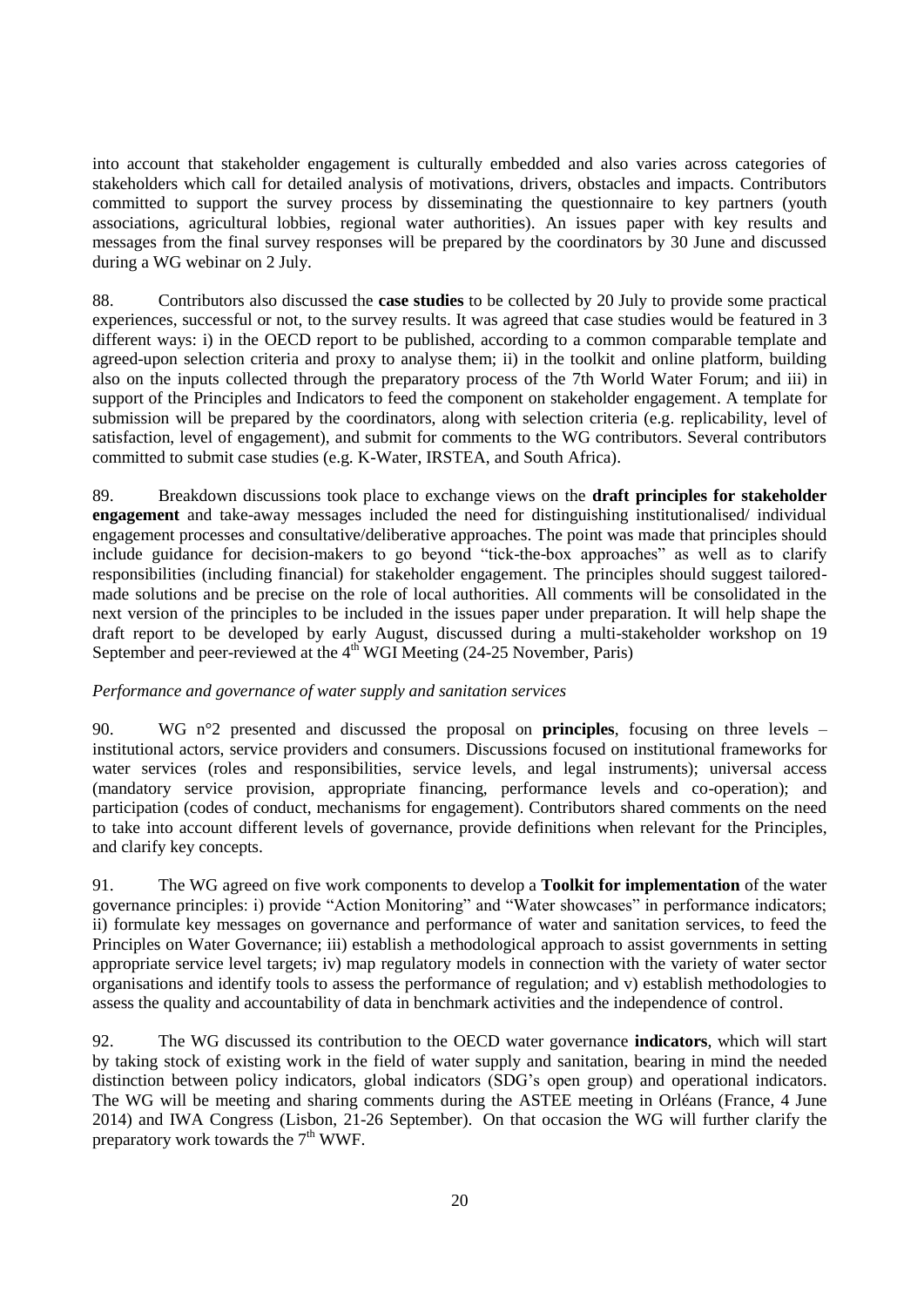## <span id="page-20-0"></span>*Basin Governance*

93. WG n°3 on **Basin Governance** structured its meeting around three panels including presentations and group discussions. . The first Panel included presentations about **basin management experiences**, including from Spain, INBO and Green Cross International. Delegates emphasized the need for governance to be sensitive to diversity of water resources (renewable and non-renewable) and for conjunctive management of surface water and groundwater to take advantage the special features of these resources. The discussion highlighted the importance of coordination of water governance with other sectors including land and energy, and of adaptive management in response to changing conditions and knowledge. It was suggested that basin organizations can provide a focal point for building coalitions to address water conflicts. The discussion emphasized that basin governance needs to be relevant to problems at multiple scales, ranging from cooperative mechanisms to address transboundary water issues to specific national and local governance questions.

94. The second panel was devoted to **indicators of basin governance**. Delegates suggested that it was important to assess the performance of basin governance approaches and agreed to create a **sub-group** on the topic to collect evidence and examples at hand.

95. The third panel was about **stakeholder involvement in the river basin**. The discussion emphasized the importance of joint action and sharing of information by stakeholders at all levels, with appropriate representation and participation. A revised version of the principles on basin governance will be shared with members of the working group by the summer, before it is consolidated in an overarching set of principles to be prepared by the OECD Secretariat.

## <span id="page-20-1"></span>*Integrity and Transparency*

96. WG n°4 shared outcomes of **recent events**: the Knowledge Sharing [and Planning Workshop](http://www.unesco-ihe.org/knowledge-sharing-and-planning-workshop-water-integrity) (19- 20 February, Delft), the French Water Academy/UNESCO meeting on the [Water Ethics Charter](http://www.waterculture.org/uploads/V0_CR_r_union_Charte_Ethique_10_04_13.docx) (3-4 March, Paris), the OECD [Water Integrity Workshop](http://www.oecd.org/cleangovbiz/2014WaterIntegrityWorkshopAgenda.pdf) (20 March 2014, Paris), and the [Water Integrity](http://www.watergovernance.org/integrity/summit)  [Learning Summit](http://www.watergovernance.org/integrity/summit) (29-30 April 2014, Zambia).

97. Delegates also shared views on **draft principles on integrity and transparency**, the guidelines for codes of conduct, the note on integrity indicators, and the draft document to support the implementation of the principles. They also discussed existing learning platforms on water integrity, reviewed capacity development and assessment tools on water integrity; and exchanged on options to monitor the implementation of the  $6<sup>th</sup>$  WWF targets on integrity and transparency. The point was made that Principles on water governance should provide concrete policy guidance for countries to improve their water governance performance, which requires concrete examples of operationalization of the principles to be included in supporting documents.

98. WG4 developed a guidance (based on WIN code of conduct) to help organisations commit to **standards of transparency, integrity and participation** at country and international levels. A matrix of country based water integrity assessments has been developed to get a full overview of what assessments on water integrity has already been done and to create momentum to engage other countries into working on integrity.

99. A distinction is also needed between top-down and bottom up perspectives on **indicators**. The OECD efforts are primarily taking a top-down approach to indicator development, which can be useful for monitoring and comparing the implementation of principles in different countries. This should preferably be as simple as possible, perhaps only one indicator, one composite index or a simple check-list with scores. On the other hand, indicators used to manage change processes at local (country) level need to have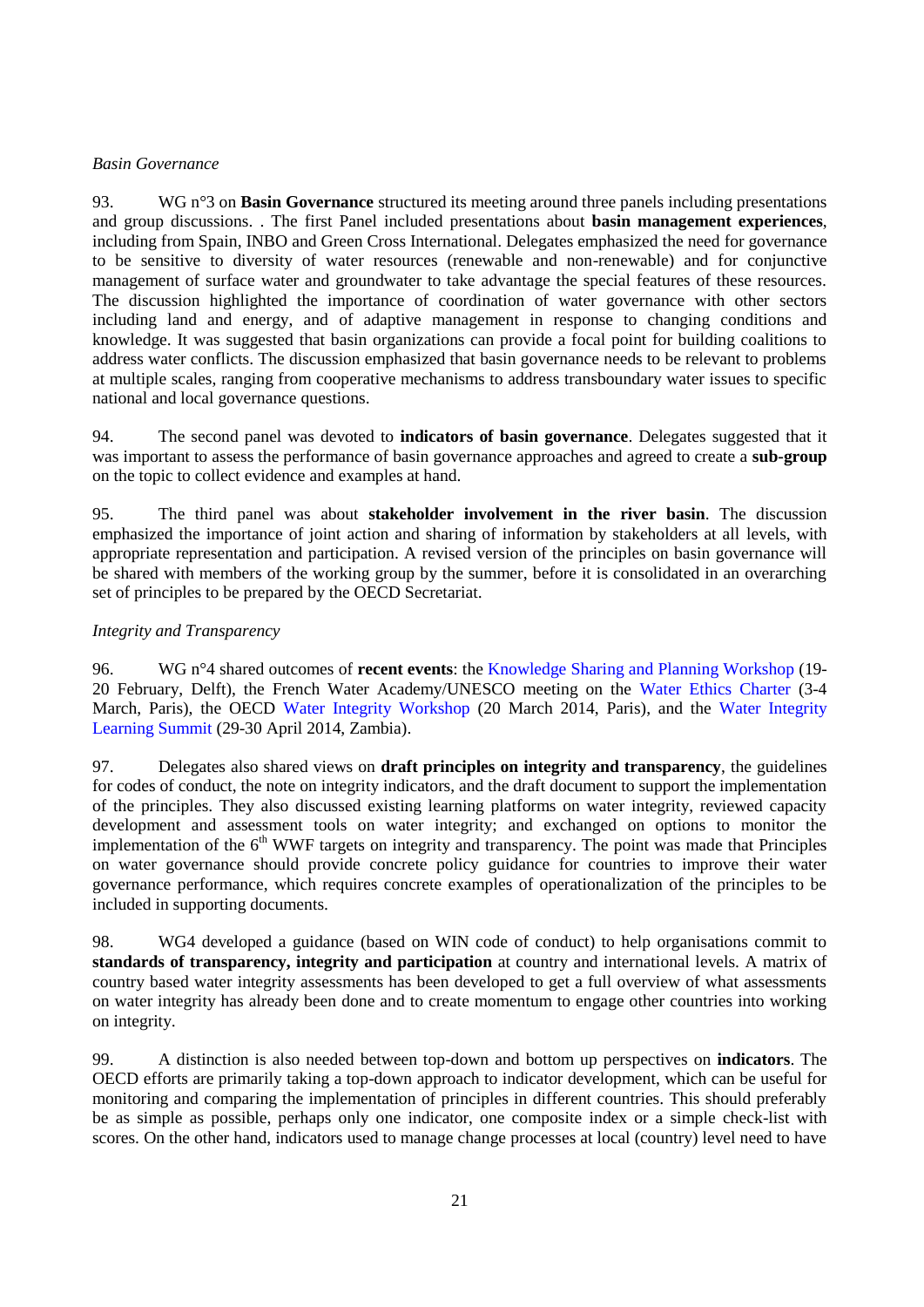the bottom-up perspective. They should be understandable in the local context, and reflect its complexity. The indicators might be developed as process tool or training module for development of contextualized indicators. Both types of indicators should be included in the OECD system. It was suggested to compile a list of examples of bottom-up indicators for use, which can inspire and guide indicator development in local contexts. A training module on indicator development could also be developed. The inclusion of an indicator on the share of GDP that is dedicated to water resources management could be useful to measure the funding gap. Many OECD countries lack the sufficient resources; one example being the UK that had trouble handling the recent flood events. The optimal level of funds is not obvious, but should be analysed. However, it might be difficult to find data on this. For example, donor reporting to the OECD on aid to water is not detailed enough to show how much is dedicated to water resources management. It was suggested to set up a project to develop a set of indicators to e.g. monitor the OECD principles on water integrity and apply for funds, to develop and test bottom up indicators in country contexts and/or to develop a global data set on water governance indicators, which is currently lacking.

100. **Next steps** for the working group n°4 include a potential meeting during the [Stockholm World](http://www.worldwaterweek.org/)  [Water Week](http://www.worldwaterweek.org/) and another gathering before the  $4<sup>th</sup>$  meeting of the WGI in Paris.

#### <span id="page-21-0"></span>*OECD Principles on Water Governance: Getting Started*

101. In line with the overarching goal of the OECD to set-up international standards, a major output of WGI in the coming 18 months is the production of a set of **Principles on Water Governance**, to be officially endorsed by OECD committees and bodies after a wide and full-fledge consultation across members, institutions, and countries. To get prepared efficiently, each thematic working group has been tasked to prepare draft notes on key policy messages and principles, which were circulated to all delegates and discussed during parallel working sessions. These inputs will be streamlined and consolidated with other cross-cutting topics in the coming months.

102. The note prepared by the OECD Secretariat to support the development of the Principles was presented. It was reminded that OECD constituencies are policy makers and the Principles on water governance offer an opportunity to influence the public debate and actions at the highest political level. The OECD has already produced over 250 standards and principles on a wide array of policy fields. Adopted by the OECD Council, these instruments are powerful tools to encourage governments to **catalyse efforts for making good practices more visible** and to **transform national policy frameworks**. Building on existing OECD *acquis* on water (6 recommendations adopted respectively in [1971](http://acts.oecd.org/Instruments/ShowInstrumentView.aspx?InstrumentID=2&InstrumentPID=1&Lang=en&Book=False))**,** [1974](http://acts.oecd.org/Instruments/ShowInstrumentView.aspx?InstrumentID=10&Lang=en&Book=False))**,** [1978](http://acts.oecd.org/Instruments/ShowInstrumentView.aspx?InstrumentID=20&Lang=en&Book=False)**,** [1989](http://acts.oecd.org/Instruments/ShowInstrumentView.aspx?InstrumentID=36&Lang=en&Book=False) and [1992\)](http://acts.oecd.org/Instruments/ShowInstrumentView.aspx?InstrumentID=42&InstrumentPID=39&Lang=en&Book=) and new evidence, a new OECD recommendation on Water will be submitted to Council in 2016. It should integrate a component on governance and be accompanied by a **specific toolkit** and **indicators to support its implementation**. The Principles on Water Governance will encompass the following critical areas: i) clear allocation of roles and responsibilities; ii) design and implementation at the relevant scale; iii) coordination with other policy fields; iv) quality and comparable data & information production and disclosure; v) integrity and transparency; vi) effective stakeholder engagement; vii) framework conditions for inclusive and sustainable access to quality water and sanitation; viii) regulatory frameworks; ix) and capacity development across levels of government and stakeholders. A multistakeholder *Advisory Board* will be set up to actively engage in the process and provide some guidance and a reality check throughout the development of the Principles over 2014. The  $7<sup>th</sup>$  WWF will also offer an opportunity for visibility and broader consultation among decision-makers and experts in the field.

103. Francisco Nunes Correia, professor at the University of Lisbon and former minister of Environment of Portugal shared some reflections, from a *policy-maker* **perspective**, on the draft scoping note prepared by the Secretariat. The Principles should consider governance according to a *dynamic* **rather than** *static* **approach**. The framework of the Principles should reflect the **social structure, drivers, forces and influence from broad issues such as transparency, democracy and participation**. The Principles should be seen as an instrument to set process of reform in motion to move from *good* to *better*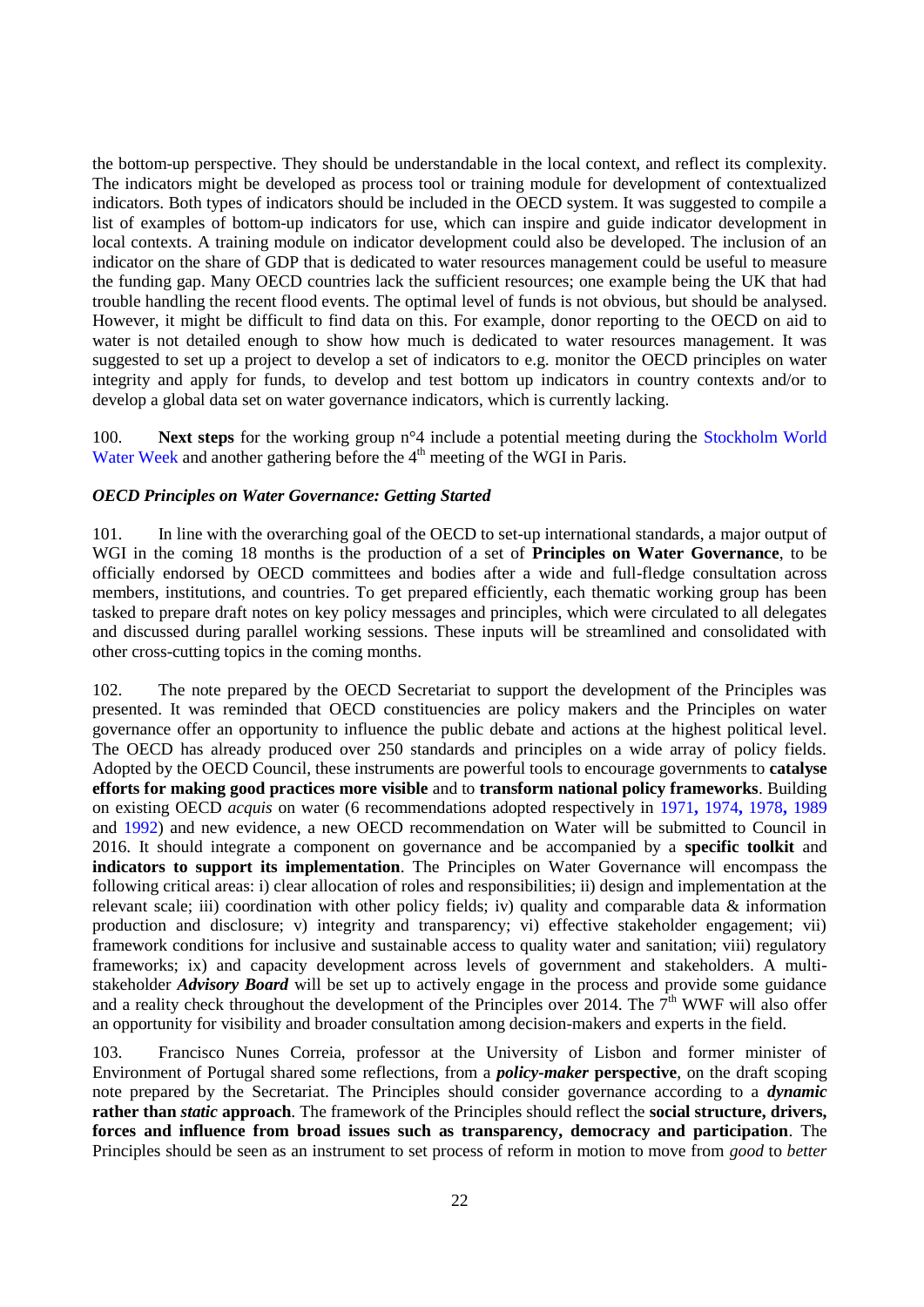governance. They should take into account **triggers of change** such as crisis and disasters and provide for a common ground that politicians and practitioners can share. They should create incentives and **mitigate fears and resistance to change**. It is also critical that the Principles help identify the **essential points of leverage for change** such as actors and institutions, as well as win-win situations associated with reform processes.

104. The Butterfly Effect offered the **point of view of** *civil society* on the ways forward. Important milestones could be added to the timeline for developing the Principles: the [Political Process](http://eng.worldwaterforum7.org/en/commissions/politics) for the Ministerial declaration of the  $7<sup>th</sup>$  WWF will kick-off in November (in New York City) and the WGI could provide some recommendation on the draft discussion paper. The [Conference on water and development](http://www.un.org/waterforlifedecade/pdf/2015_un_water_zaragoza_conference_leaflet_low_res.pdf) (15-17 January 2015, Zaragoza) offers an opportunity to link the Principles to the SDGs and ensure that governance is well-included. A discussion could be organised with the **youth community** to discuss the draft Principles and the Water Youth Network stands ready to help. As regards the structure of the Principles, a **multi-level perspective** should be adopted to include the **global, policy and operational levels**. The Principles should offer some clarity on **who should carry the costs, monetary and nonmonetary** (e.g. in-kind, in time, in energy, in capabilities), toward a wide involvement of stakeholders. In Principles, nexuses (with energy, food, etc.) should be address as a way of working towards better governance rather than as an end in itself. Finally, the implementation toolkit for the Principles should be used also to **help collect data** that otherwise would not be available, and to **create ownership at national and local levels**.

105. WBCSD underlined that the Principles will be instrumental for the *business* **community** which stands ready to help implement them on the ground. The development of the Principles is a formal process that should also take into account **informal approaches**. They should also foster the engagement of many stakeholders to work more closely together to drive a common objective of better water governance.

106. Aqua Publica Europa committed to support the development of the Principles as they will contribute to institutional stability and coherence which are essential for *water operators* to provide efficient services and investments. The Principles should support **innovative ways of ensuring financial sustainability**, in particular for the involvement of agricultural and industrial actors. Current activities by Aqua Publica Europa to benchmark water pricing mechanisms across operators and countries can contribute to the process, by exploring common challenges and solutions related to transparency and participation. Also, **access to information** is essential to support decision making, to exert democratic control within clearly defined institutional frameworks, and to increase trust and awareness among citizens. The Principles will need to be **"adaptable" to different contexts and scales** for which the implementation toolkit and indicators will be instrumental. Aqua Publica Europa is working on a common set of indicators to assess and benchmark the performance of water services, including issues of transparency, accountability and participation, and which could be consolidated with the OECD Indicators on Water Governance under development. The issue of **stakeholder partnerships**, such as public-public cooperation, should also be addressed in the Principles as a way to strengthen capacities and performances. In itself, the development process for the Principles is a stakeholder engagement mechanism that could serve as good practice for other political contexts. The recent [EU Citizen Process](http://ec.europa.eu/transparency/com_r2w_en.pdf) on the right to water gathered more than 1.8 million signatures, demonstrating the desire and willingness of civil society to take part in EU water policy making, and the need to open-up governance to all relevant stakeholders.

107. ERSAR shared some remarks from the perspective of a *regulator* to support the development of the Principles on Water Governance. **Sound regulatory frameworks** are necessary conditions of success to improve water governance but there is no one-size-fits-all model. The Principles could help strengthen regulatory frameworks and support their implementation on the ground, according to specificities of each context. Most challenges in the water sector derive from a lack of data, and the building blocks structuring the Principles should pay close attention to **data collection** for supporting better decision making. Finally,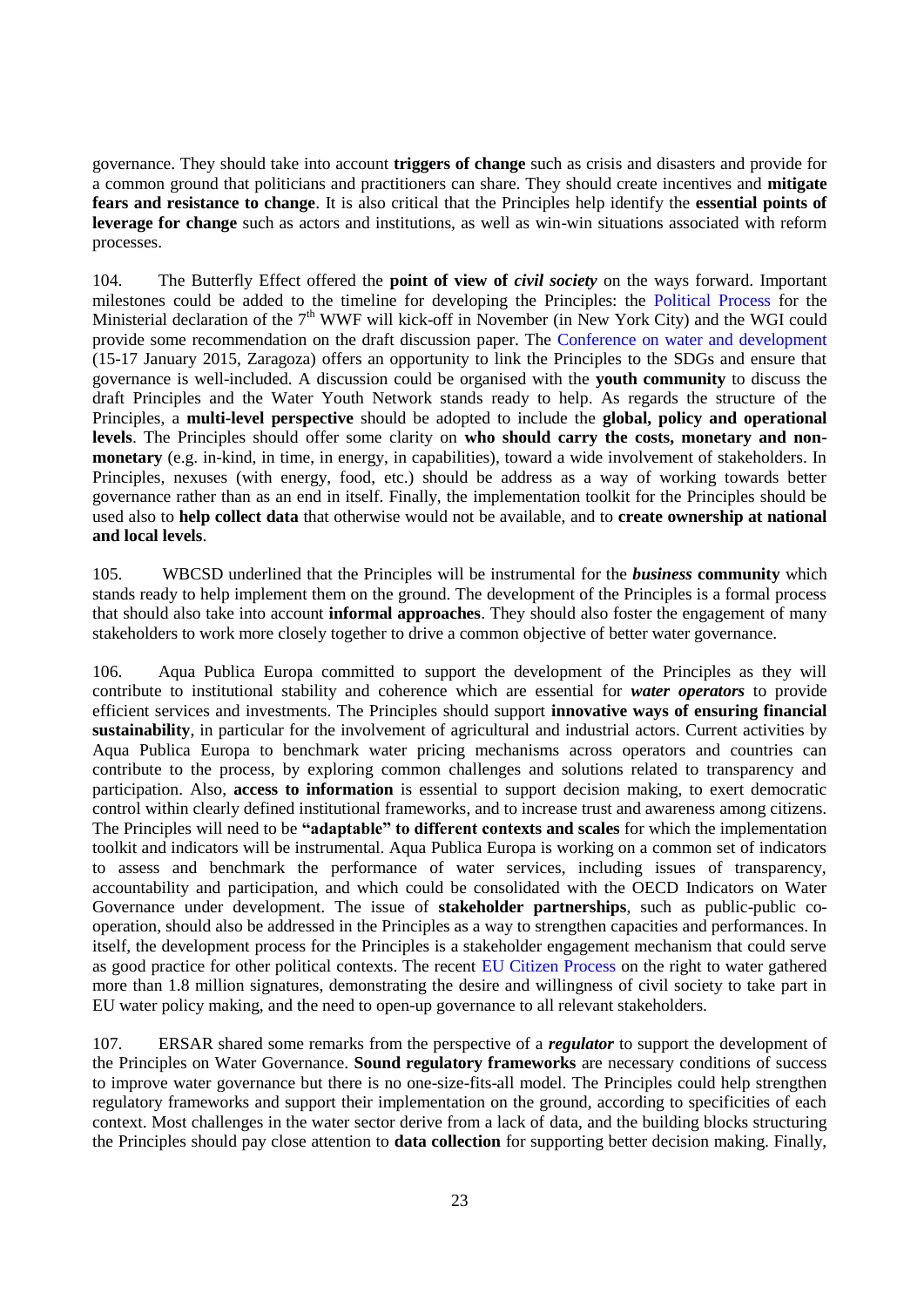the Principles will be a useful tool to shed light on the contribution of **water regulators** to improve water governance systems.

108. The International Journal of Water Governance shared some valuable *academic* **insights** on the scoping note. It was advised that the Principles should consider governance systems as existing structures with a long-term evolution and strong path-dependency that cannot be changed instantly but need to be improved progressively. The Principles should not attempt to define the optimal scale for water governance but rather **foster the creation of governance capacities at all levels**. The success of a governance system relies on the people that compose it and it is the quality of the **networks and chains** that should help organise the Principles. The issues of fragmentation and integration are closely interlinked and rather than being addressed separately, they should be encompassed into a new concept of connectivity. The Principles should also focus on the **adaptive capacities of governance systems** and the ability to adapt when unexpected changes occur. Finally, the International Journal of Water Governance offered to dedicate a special issue on assessment methods in the water sector, including the Principles and Indicators being developed, to ask scientists in and outside the water sector to share their view.

109. The Metropolitan Area of Barcelona recalled the critical role of *local authorities* in the water sector as the closest institutions from the final users and advised that the Principles should include recommendations to **strengthen local water policies**. Barcelona and United Cities and Local Governments both stand ready to provide experiences from local actors to feed the Principles.

110. Regarding the overall **rationale and framework** for Principles on Water Governance, IRSTEA mentioned they should **foster innovation to change** the global water governance climate. The Principles should recognise the local/community level as a strategic scale to make "real" governance happens. They should **foster adaptiveness** and **low-cost governance strategies** that rely on time, analysis, etc. In that sense, there should be closer co-operation between policy makers and researchers and it is the responsibility of academics in WGI to involve them. SIWI underlined the importance of **fostering quality relation between people, networks and institutions** and the Principles should help define the "rules of the game" for these inter-connections. Tentative indicators could include trust among stakeholders and the quality of inter-relations (e.g. level of interest, respective economic/political/social powers, capacities, etc.). **ASTEE** suggested developing Principles at **different levels** as well as guidance on how to link them.

111. Regarding specific issues to be included in the **scope** of the Principles, the Netherlands suggested that the [UNECE-WHO/Europe Protocol on Water and Health,](http://www.unece.org/?id=2975) and in particular the work done under its framework on equitable access to water and sanitation, serves as a basis to address **minorities**, vagrant and the poor as they deserve specific approaches**.** South Africa also underlined the importance of **non-OECD countries** which will benefit from the Principles as well. Though governance challenges in developing countries are of a different nature than governance challenges in developed countries, WGI can help informed the debate outside the OECD region. By supporting water governance improvement, the Principles will also contribute to overall improvement of water around the world. They should also foster interactions across the different groups of stakeholders as it is an enabling factor for successful water governance systems. IRSTEA advised that the Principles not only tackle the issue of **data collection** but also the processes and procedures to **manage information**. K-Water raised the question of **sustainable financing mechanisms** for water management and advised that the Principles include recommendations on user-pay and polluter-pay mechanisms**. ASTEE** suggested including the issue of **user/consumer participation** within stakeholder engagement aspects of the Principles to reflect the critical role they play for the sustainability of water services.

112. Regarding the specific issue of **transboundary management**, Turkey advised to not address complex legal and political issues in the Principles and leave them to the discretion of each country and river basin with respect to each context. GWP pointed to **water security** a critical concern, including for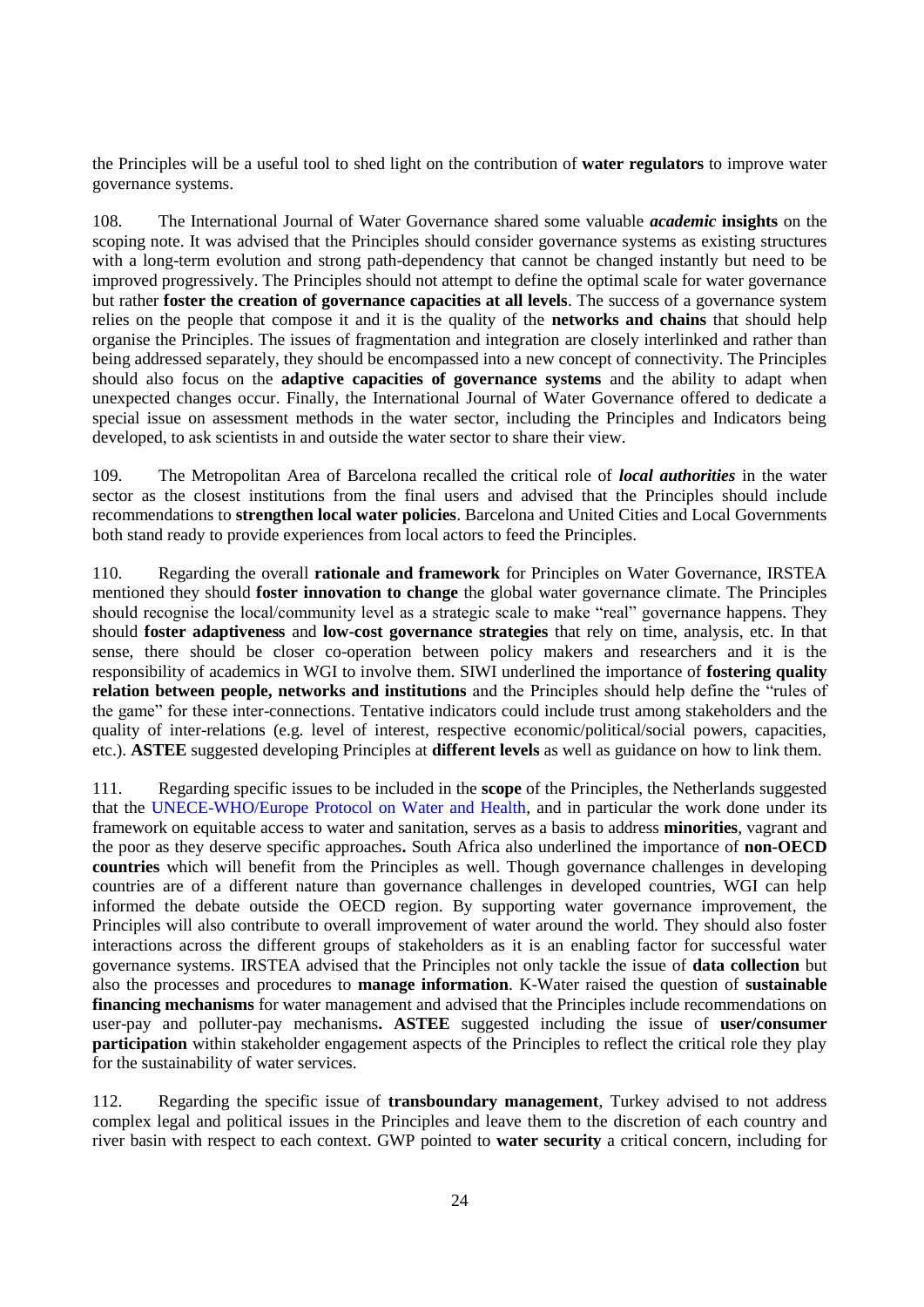cross-boundary water management. The Netherlands advised to address the question of transboundary waters constructively towards successful management, rather than in a moralising way. UNECE recalled that the existing Water Convention includes legal obligations for **cooperation at basin level**. Draft principles for joint bodies at transboundary levels will be discussed in June 2014 as part of the working group on IWRM of the Convention and could be linked to the OECD Principles on Water Governance. GEF offered to share findings and case studies on legal and institutional frameworks and programmes of measures for managing international waters, as well as circulate the draft Principles among networks of partners to collect inputs. Green Cross International underlined that only 40% of transboundary basins have agreement and organisations, hence the Principles should address cross-border issues to help bridge this governance gap and contribute to current efforts taking place on this topic (e.g. UN Watercourses Convention, UNECE Water Convention, etc.). The Secretariat replied with words of caution regarding the scope and ambitions of the Principles, keeping in mind that they first address **water policy at the national level**. Considering that many conventions and international organisations already deal with transboundary issues, OECD Principles on Water Governance will certainly could consider the transboundary level as one scale of governance, but the key expectation from the basin governance component of the Principles is to address the **effectiveness of basin institutions and arrangements** in managing water at the relevant scale (i.e. in fitting policies to places).

#### <span id="page-24-0"></span>*Tour de table of water governance reforms, events and initiatives*

113. SIWI presented the outcomes of the **[Water Integrity Workshop](http://www.oecd.org/cleangovbiz/2014WaterIntegrityWorkshopAgenda.pdf)**, co-organised with OECD, WIN, and Transparency International on 20 March in Paris, as part of the [OECD Integrity Week.](http://www.oecd.org/cleangovbiz/oecd-integrity-week-2014.htm) The event was a critical milestone for the activities of the Working Group n°4 and kicked-off the discussions on the draft policy messages, principles and indicators on integrity and transparency. Take away messages from the workshop highlight the potential of Principles to provide entry points for dialogue with governments, the private sector, and civil society. A specific session of the event focused on the contribution of the private sector and a stronger case should be built to better involve businesses in water integrity issues as well as factor in water integrity activities into business models. SIWI is also engaged in the [Water Integrity Learning Summit](http://www.watergovernance.org/integrity/summit) (29-30 April, Zambia) which focuses on capacity development efforts and the linkages with political and economic levels. The event was organised in co-operation with regional partners in Africa (Economic Community of West African States, East African Community and Southern African Development Community). Work is also under-going in the MENA region with GWP-Med to assess integrity and transparency in 5 countries and provide training opportunities; and in Latin America to develop training in partnership with Cap-NET.

114. WIN is currently working on a **flagship publication on water integrity**. The publication will be a compendium of issues and cases for evidence-based advocacy for water integrity. It will assess the impacts of water integrity interventions in developing and developed countries contexts in past years. Additionally, WIN is working with Bangladesh, Indonesia, Benin, Ethiopia and Mozambique to address issues of integrity and corruption. WIN is also running integrity programmes in Nepal and Guatemala.

115. France shared the outcomes of the **water policy evaluation** carried out in 2013 which revealed that the country as a good legal and institutional framework in place to help improve water and aquatic environment quality issues. The French system is characterised by water agencies that apply the polluterpays principle and foster multi-stakeholder dialogues. The identified challenges as part of the evaluation related to water resources quality, wastewater treatment, diffuse pollution and transparency in public water and sanitation services. The  $2<sup>nd</sup>$  [Environmental Conference](http://www.developpement-durable.gouv.fr/Conference-environnementale-2013,34144.html) in September 2013 established a roadmap with **priority actions to improve water policy** including fighting pollution by nitrates; better managing rainwater and treated wastewater; strengthening local flood management; strengthening capacity at local level for water resources management and flood prevention; and maintaining reasonable cost of water services. There is political will in France to move toward **anticipatory and participatory water**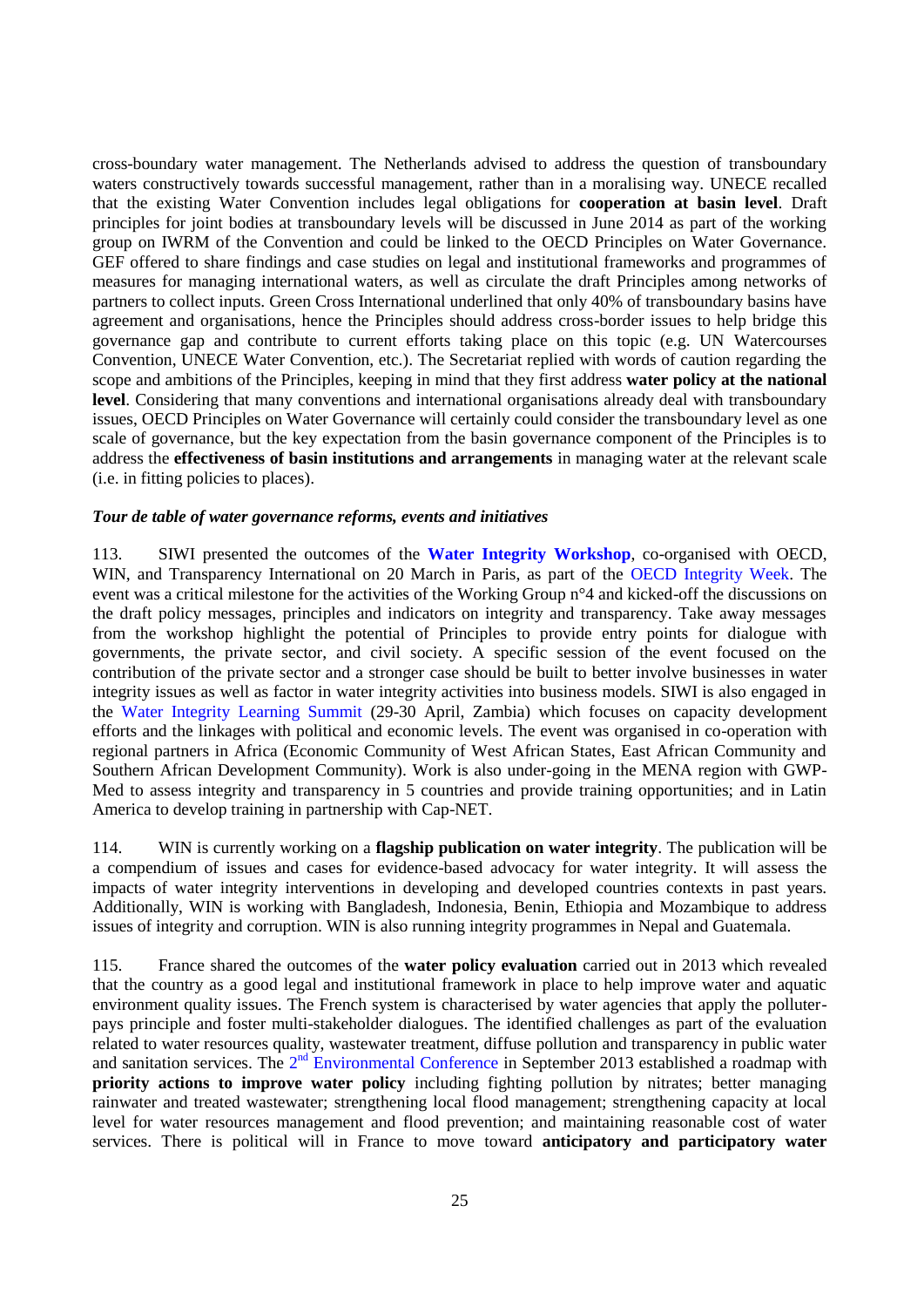**governance** with modernised public water administrations, better involvement of citizens and users, and publicly available data.

116. Peru provided an overview of the water governance system in place in the country. Home to 71% of the world's tropical glaciers, Peru has one of the highest freshwater availability per capita. The country has set-up a **national environmental policy**, a **national water resources policy and strategy**, and a **national water resources plan** to foster better water resources management. The National Water Authority (ANA) relies on a decentralised organisation structured around 14 regional water authorities and 72 local water administrations to enable territorial planning and management of water resources, and is currently pilot-testing water resources management plans in 6 river basins.

117. Électricité de France is working on two water governance-related initiatives, in partnership with the World Water Council. The first focuses on a **water for energy framework** that was selected to be the focus of an action group of the [European Innovation Partnership on Water,](http://ec.europa.eu/environment/water/innovationpartnership/) and which aims to define common knowledge and terminology for evaluating the impact of energy activities on water at the local scale. The 2nd initiative is related to the **multipurpose uses of hydro-reservoirs** such as for cooling off thermal plants and fuelling hydro-power plants. The project will explore how to avoid or minimize conflicts over water use, which tools can be used, what governance arrangements can promote coordinated management strategies, and how to set appropriate financing and economic operations for these infrastructures.

118. The Water Research Commission of South Africa is coordinating the publication of a **book on water governance** which will include a chapter on the WGI. Other topics to be address are water governance in the post-2015 development agenda; water governance in various political paradigms and legal and regulatory frameworks; mechanisms for inclusive governance; groundwater governance; integrity and equity; and the future of water governance. The publication will be launched in November 2014. South Africa is also organising two events: an OECD/WRC workshop on 23-25 June 2014 and a [conference on](http://global-water-conference1.com/)  [gender, water and development](http://global-water-conference1.com/) on 7-11 July 2014.

119. The Turkish Water Institute is coordinating the organisation of the 3<sup>rd</sup> Istanbul International **[Water Forum](http://suen.gov.tr/en/news/the-3rdistanbul-international-water-forum/18)** (27-29 May) which aims to collect key messages from the region to be conveyed during the 7<sup>th</sup> WWF and other international water events. Two major topics will be addressed: *water security* to discuss water governance adaptability at different levels; water, food and ecology nexus; urban water management; and climate change; and the *legal aspects of water*, to address transboundary water cooperation and comparing national water laws. To date, 50 speakers have already registered and 20 side events will be organised, including an OECD side event on stakeholder engagement for effective water governance.

120. Australia up-dated delegates on the status of the Freshwater Governance Conference. Initially scheduled on 5-7 November, the conference will take place closer to the  $7<sup>th</sup>$  WWF while the original event will now focus on the issue of **fracking** and unconventional production of gas in relation to water and groundwater management. The event will present case studies from Canada, Australia, Spain, France, the United Kingdom and the United States.

121. IME will co-organise with GWP-Med the 2<sup>nd</sup> Mediterranean Water Forum on 26-27 November in Murcia, Spain. To prepare the MENA process of the WWF, the event will address water governance challenges in the region to share perspective on recent legal and institutional changes, in particular in the context of the Arab Spring. Delegates of WGI are invited to attend and contribute.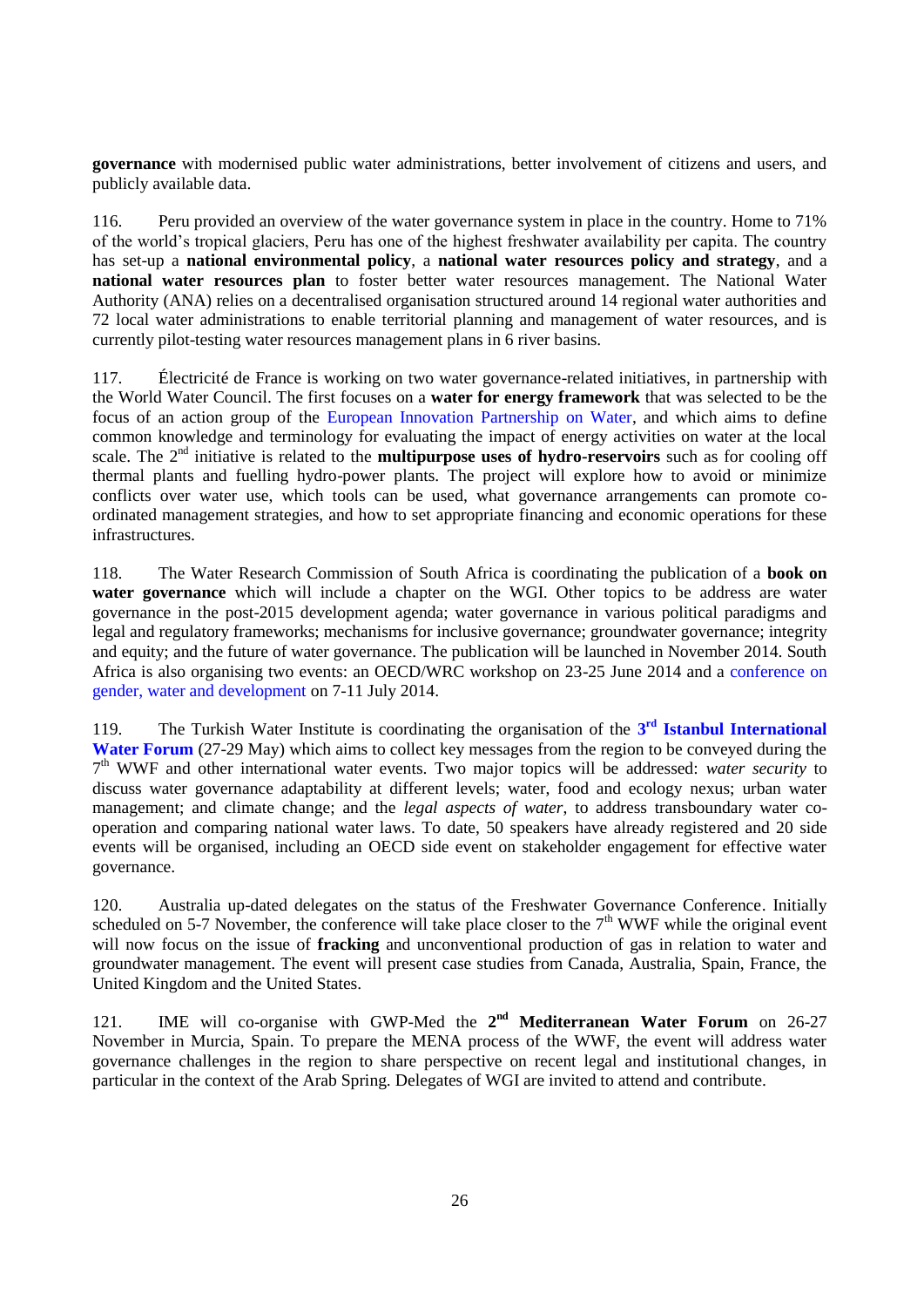122. UNECE will organise a meeting of the **[Water Convention IWRM working group](http://www.unece.org/env/water/meetings/documents_wgiwrm.html)** on 25-26 June 2014 to discuss the status of water in the SDGs and share experiences and good practices on joint bodies for water management. Delegates were invited to participate.

123. OECD will contribute to the water governance book coordinated by South Africa with a chapter on existing **international platforms and initiatives on water governance**, as well as a chapter on stocktaking experiences in assessing water governance in several countries. Contributions from delegates are welcomed to reflect on key lessons taken from countries' water reforms. OECD is also carrying out a project on **water governance for future cities** aiming to explore the drivers for adaptive forms of water management in urban areas and their hinterlands. A survey will be circulated across metropolitan areas and cities and delegates are invited to flag cities that feature interesting experiences in that field.

124. IWRA mentioned their [World Water Congress](http://iwra.org/index.php?page=204) on 25-29 May 2015 in Edinburg, Scotland and invited delegates to get involved in knowledge creation and scientific endeavours by submitting papers and attending the event.

### <span id="page-26-0"></span>*Wrap-up and next steps*

125. The  $3<sup>rd</sup>$  Meeting of the WGI successfully launched the work on Principles and Indicators which will benefit from the contribution of all delegates, regional partners and working groups. Closer cooperation with the delegates of the OECD Committee on Territorial Policy Development (TDPC) will be crucial in the coming months to connect agendas and programmes of work up to the adoption of the Principles by the OECD Council. In that view, the 4<sup>th</sup> meeting of the OECD WGI will take place on 24-25 **November 2014** at OECD Headquarters, in **Paris**, back-to-back with the TDPC meeting, thus offering opportunities for joint discussions.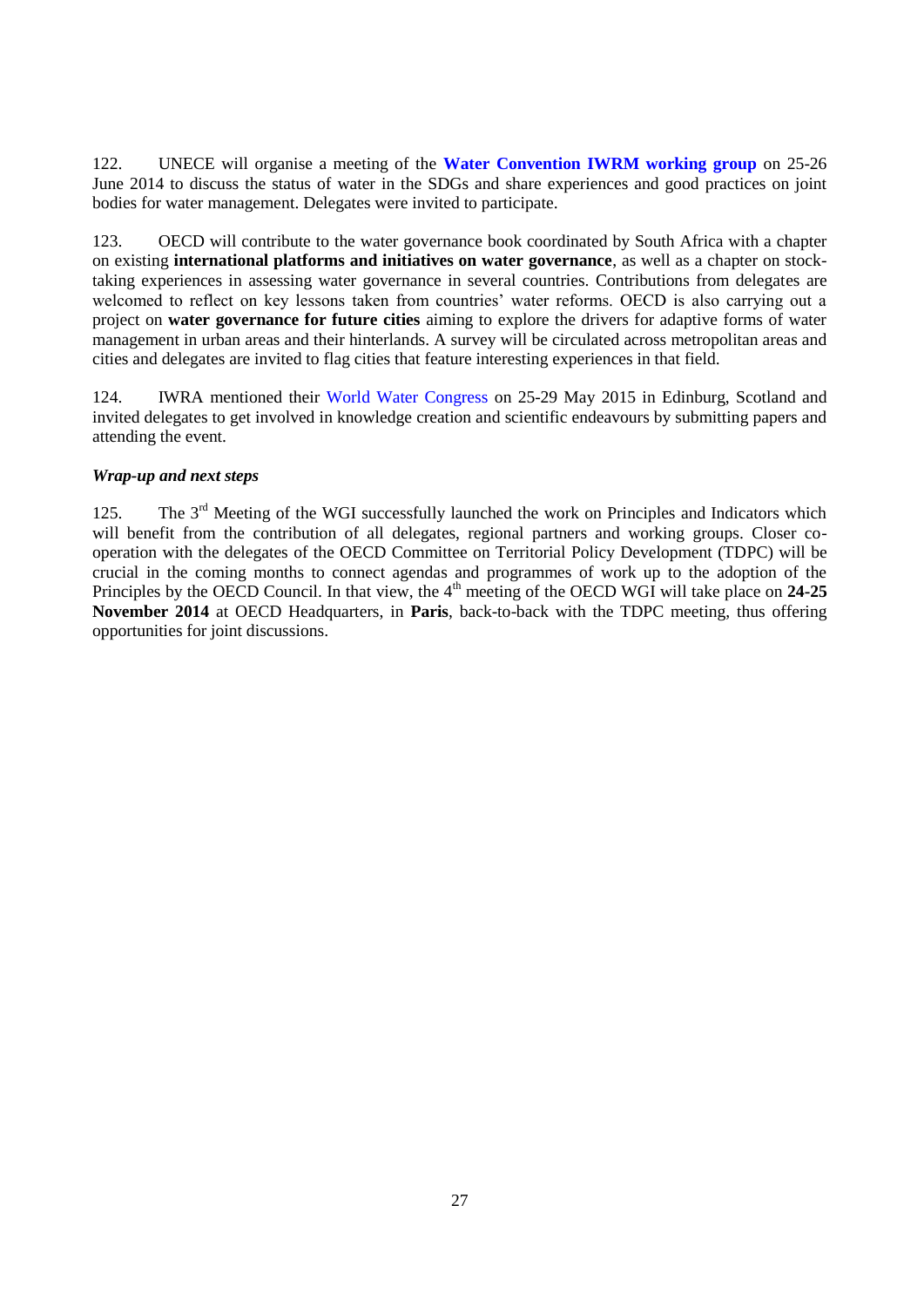# <span id="page-27-0"></span>**ACRONYMS**

| <b>ADB</b>        | <b>Asian Development Bank</b>                                                          |
|-------------------|----------------------------------------------------------------------------------------|
| <b>AEAS</b>       | Spanish Association of Water Service Providers                                         |
| <b>AECID</b>      | Spanish agency for International Cooperation for Development                           |
| <b>AIDA</b>       | <b>International Association for Water Laws</b>                                        |
| <b>ASTEE</b>      | Association Scientifique et Technique pour l'eau et l'environnement                    |
| <b>BRICS</b>      | Brazil, Russia, India, China and South Africa                                          |
| <b>CONAGUA</b>    | National Water Commission(Mexico)                                                      |
| <b>DFID</b>       | UK Department for International Development                                            |
| <b>EDF</b>        | Électricité de France                                                                  |
| <b>EECCA</b>      | Eastern Europe, Caucasus and Central Asia                                              |
| EU                | European Union                                                                         |
| <b>FANCA</b>      | Freshwater Action Network – Central America                                            |
| <b>FAN-Mex</b>    | Freshwater Action Network - Mexico                                                     |
| <b>GIWEH</b>      | Global Institute for Water Environment and Health                                      |
| GIZ               | German Development Cooperation agency                                                  |
| <b>GWP</b>        | Global Water Partnership                                                               |
| <b>GWP-Med</b>    | Global Water Partnership - Mediterranean                                               |
| <b>IDB</b>        | Inter-American Development Bank                                                        |
| <b>IME</b>        | Institut Méditerranéen de l'Eau                                                        |
| <b>IMTA</b>       | Mexico Institute of Water Technologies                                                 |
| <b>INBO</b>       | International Network of Basin Organisations                                           |
| <b>IWA</b>        | <b>International Water Association</b>                                                 |
| <b>IWRA</b>       | <b>International Water Resources Association</b>                                       |
| <b>IWRM</b>       | <b>Integrated Water Resource Management</b>                                            |
| <b>LAC</b>        | Latin America and the Caribbean                                                        |
| <b>MENA</b>       | Middle East and North Africa                                                           |
| <b>MENBO</b>      | Mediterranean Network of Basin Organisations                                           |
| <b>NARBO</b>      | Networks of Asian River Basin Organisations                                            |
| <b>NGO</b>        | Non-Governmental Organisations                                                         |
| <b>OECD</b>       | Organisation for Economic Co-operation and Development                                 |
| <b>SDG</b>        | Sustainable Development Goal                                                           |
| <b>SIC-ICWC</b>   | Scientific Information Centre of the Interstate Commission for Water Coordination      |
| <b>SIWI</b>       | Stockholm International Water Institute                                                |
| <b>SUEN</b>       | <b>Turkish Water Institute</b>                                                         |
| <b>UfM</b>        | Union for the Mediterranean                                                            |
| <b>UNDP</b>       | <b>United Nation Development Programme</b>                                             |
| <b>UNECE</b>      | United National Economic Commission for Europe                                         |
| <b>UNESCO-IHE</b> | United Nations Educational, Scientific and Cultural Organisation - Institute for Water |
|                   | Education                                                                              |
| <b>UNESCO-IHP</b> | United Nations Educational, Scientific and Cultural Organisation - International       |
|                   | <b>Hydrological Programme</b>                                                          |
| <b>USAID</b>      | United States Agency for International Development                                     |
| <b>WASH</b>       | Water, Sanitation and Hygiene                                                          |
| <b>WBCSD</b>      | World Business Council for Sustainable Development                                     |
| <b>WfWP</b>       | Women for Water Partnership                                                            |
| <b>WRC</b>        | Water Research Commission (South Africa)                                               |
| WWF               | World Water Forum                                                                      |
|                   |                                                                                        |